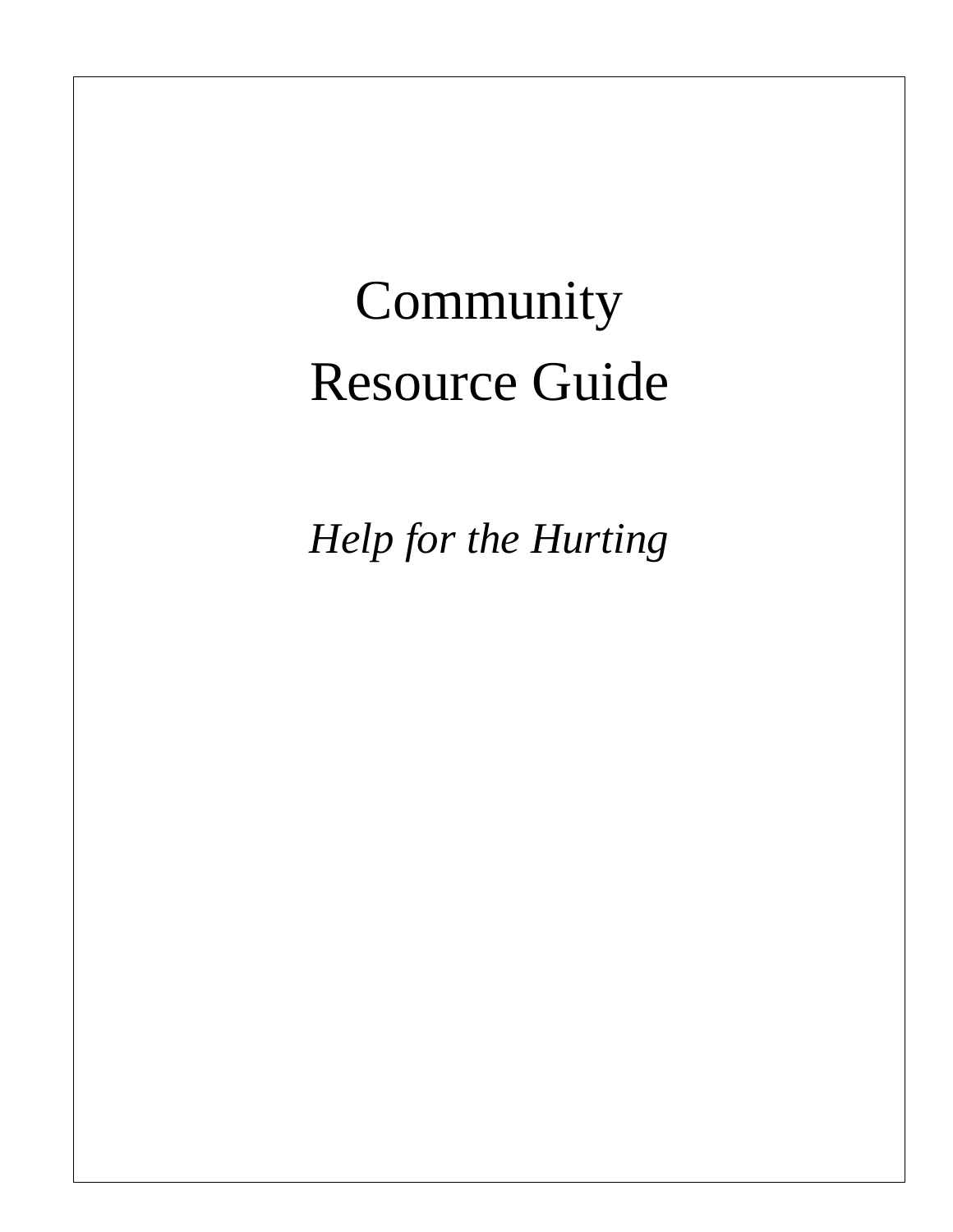If you need assistance with anything in this booklet, please contact us:

#### **Kingsburg Police Chaplaincy**

1300 California Street

Kingsburg, CA, 93631

(559) 897-4418

<https://www.cityofkingsburg-ca.gov/>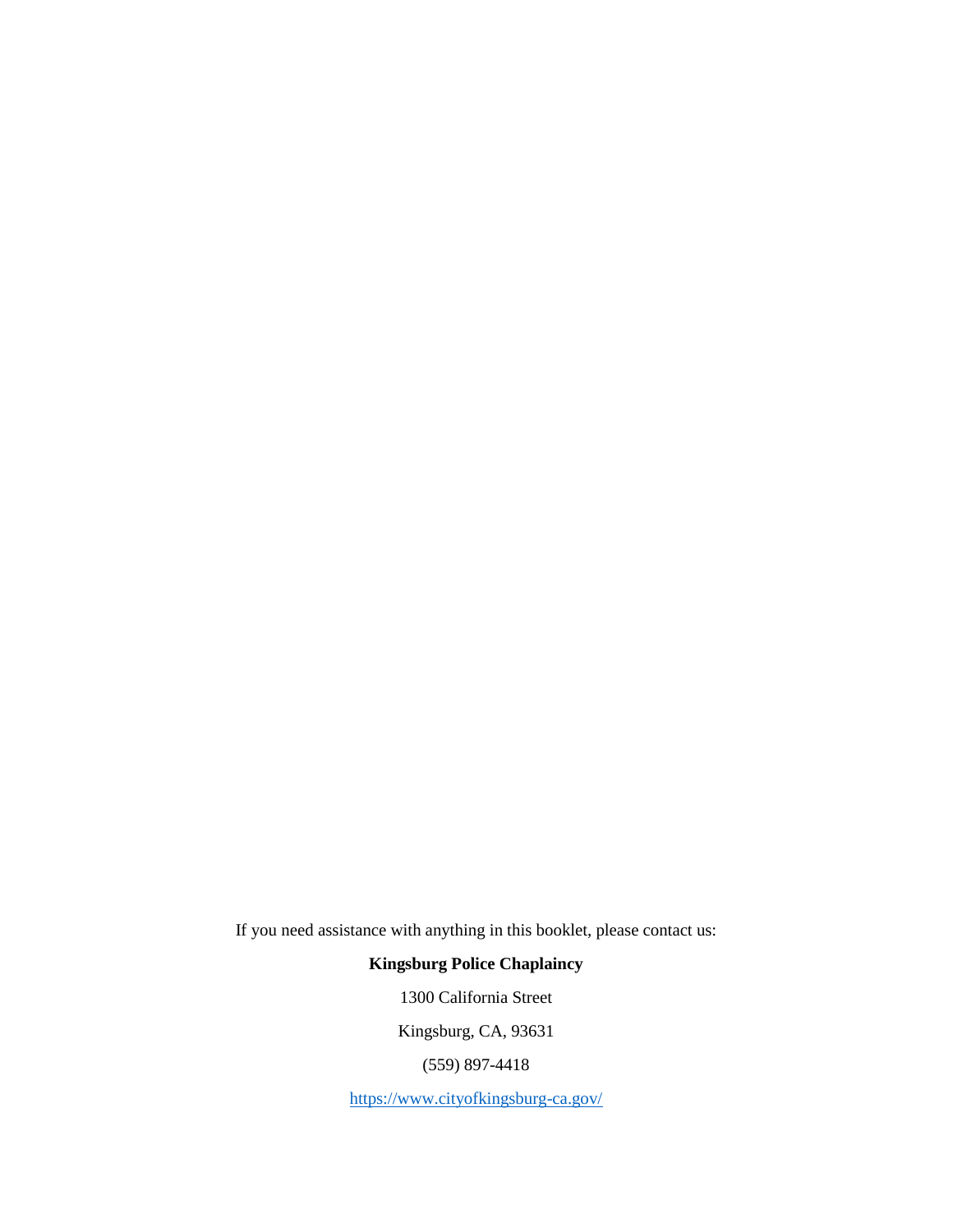# Table of Contents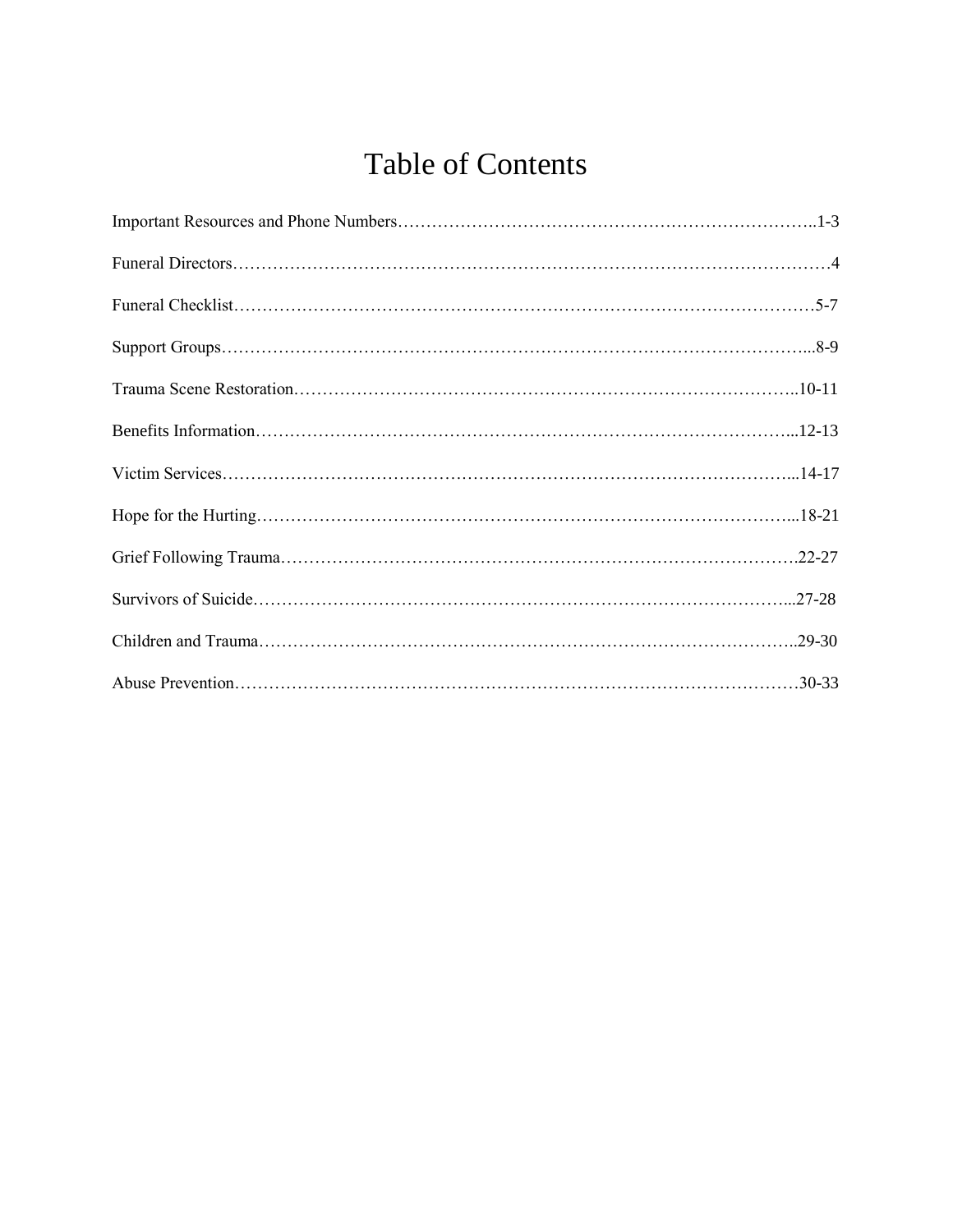# *Fresno County*

**Coroner's Office**  3150 E Jefferson Ave

Fresno, CA 93725 (559) 600-3400

**Department of Public Health** 1221 Fulton St Fresno, CA (559) 600-3200

**Department of Behavioral Health** 4441 E Kings Canyon Rd Fresno, CA 93703 (559) 6009180

**24/7 information connecting to Mental Health Services** (800) 654-3937

**District's Attorney's Office** 2220 Tulare St #1000 Fresno, CA 93721 (559) 600-3141

**Children's Mental Health** 3133 N Millbrook Ave Fresno, CA 93703

(559) 600-8918

Fresno EOC LGBTQ Resource Center

<https://fresnoeoc.org/lgbtq/> 559-325-4527

# *Tulare County*

**Coroner's Office** 1225 S O St Tulare, CA 93724 (559) 687-7000

**Tulare County Health and Human Services** 5957 S. Mooney Blvd. Visalia, Ca. 93277 (559) 624-8000

**Tulare County Children's Mental Health Services** 138 S. L Street Dinuba, Ca. 93618 (559) 591-1576

**24-hour Mental Health Crisis Line** 1-800-320-1616

**24-hour Child Abuse Reporting Hotline** 1-800-331-1585

**Tulare County District Attorney's Office** 221 S. Mooney Blvd. Room#224 Visalia, Ca. 93291 (559) 636-5494

# *King's County*

**Coroner's Office** 1470 N Dr Hanford, CA 93230 (559) 852-4362

> *Resources and Information Dial 2-1-1*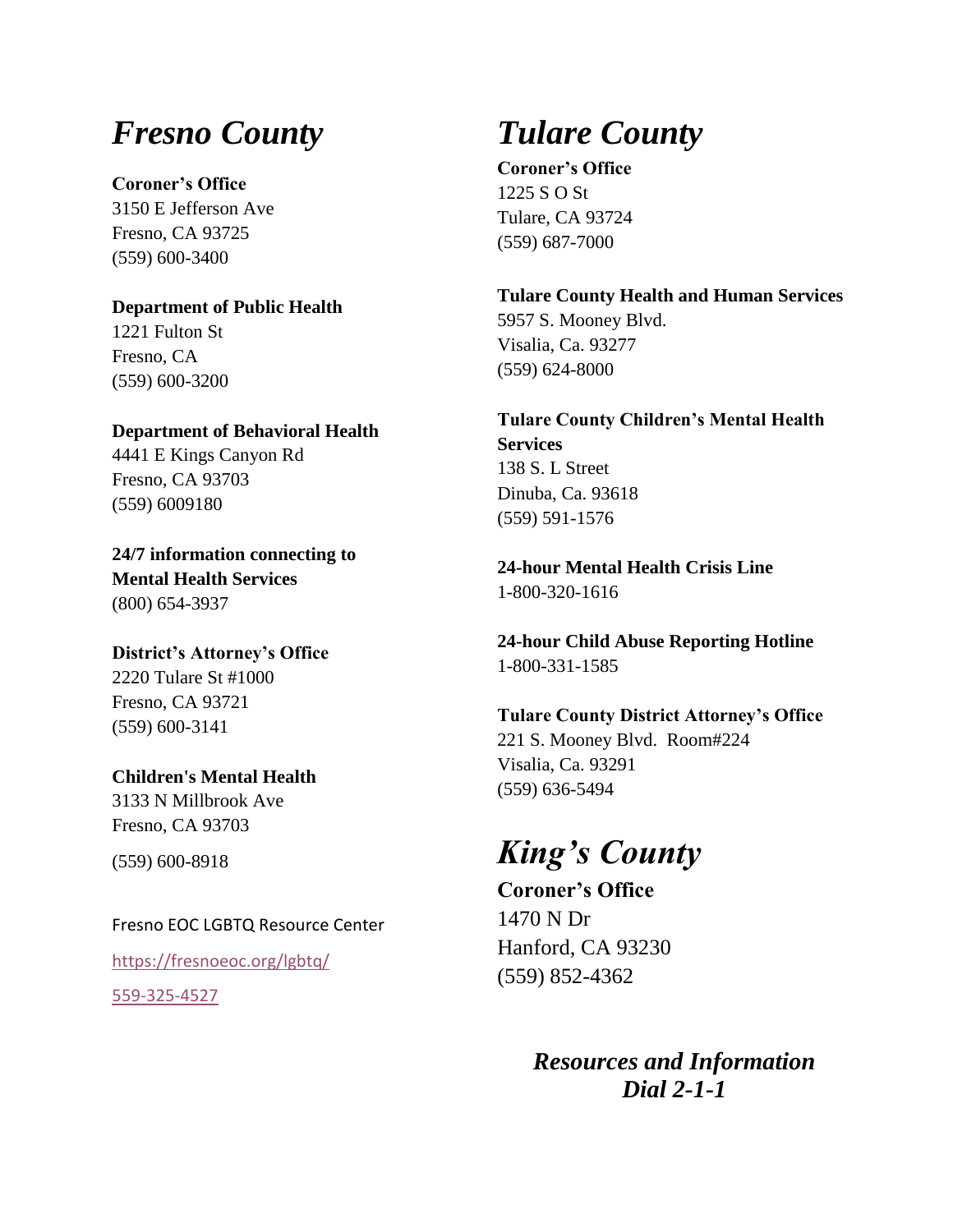# *HOSPITALS*

#### **Adventist Health Selma**

1141 Rose Ave Selma, CA 93662 (559) 896-1000

**Alta Family Health Clinic** 888 N Alta Ave

Dinuba, CA 93618 (559) 591-4171

#### **Community Regional Medical Center- Fresno**

2823 Fresno St Fresno, CA 93721 (559) 459-6000

### **Adventist Health Reedley**

372 W Cypress Ave Reedley, CA 93654 (559) 638-8155

#### **Adventist Health Hanford Hospital**

115 Mall Drive Hanford, Ca. 93230 (559) 582-9000

### **Sierra View Medical Center**

465 W. Putnam Avenue Porterville, Ca. 93257 (559) 784-1110

# **Clovis Community Medical Center** 2755 Herndon Ave Clovis, CA 93611

(559) 324-4000 **Kaiser Permanente Medical Center** 7300 N Fresno St Fresno, CA 93720 (559) 448-4500

**Valley Children's Hospital**  9300 Valley Children's Pl Madera, CA 93636 (559) 353-3000

#### **Veterans Affairs Medical Center**

2615 E Clinton Ave Fresno, CA 93703 (559) 225-6100

### **Kaweah Health Hospital**

400 W. Mineral King Avenue Visalia, Ca. 93291

### **Adventist Health Tulare Hospital**

869 N. Cherry Avenue Tulare, Ca. 93274 (559) 688-0821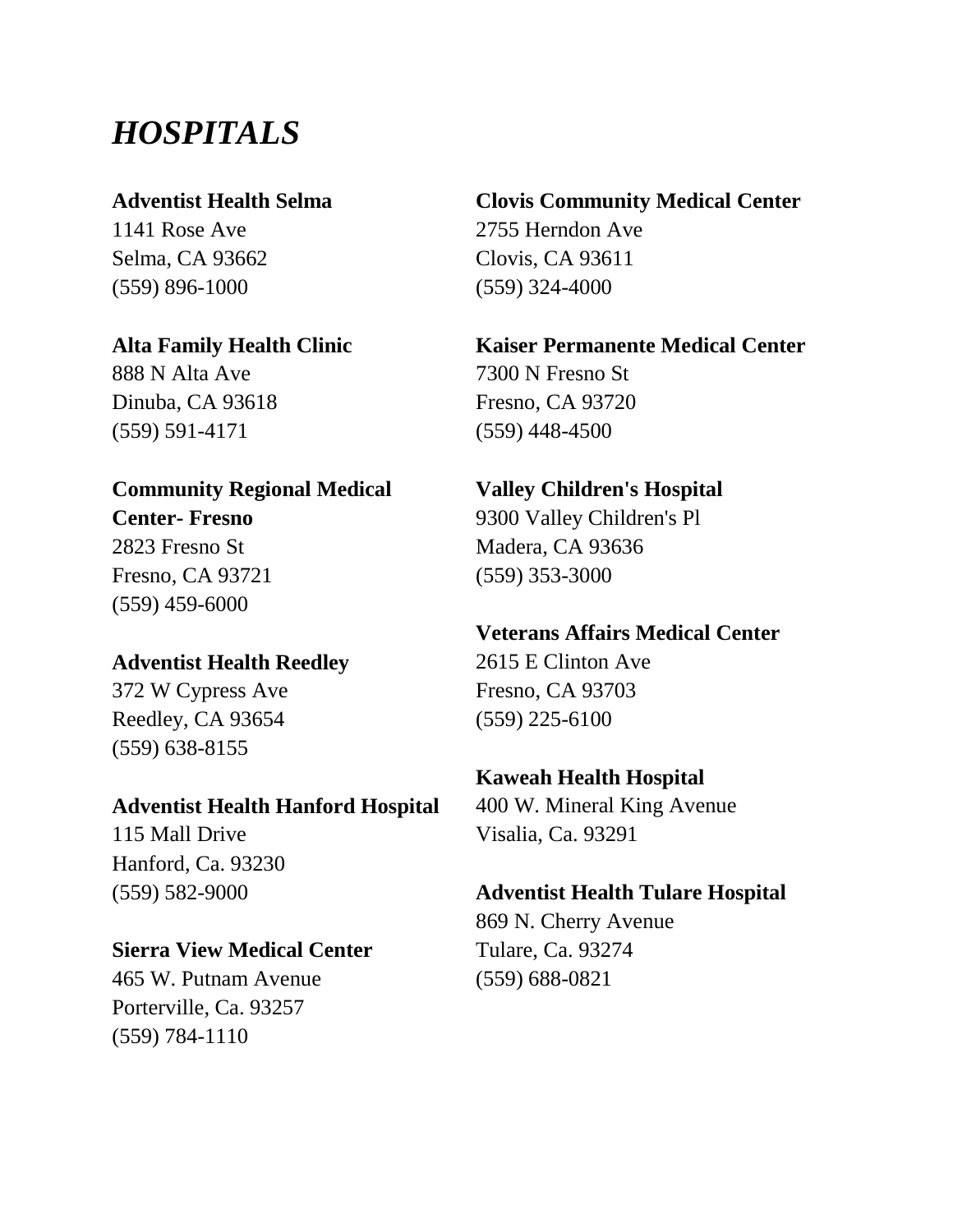# *Hospice and Long-Term Care*

#### **Hinds Hospice**

2490 W Shaw Ave Fresno, CA 93711 (559) 226-5683

### **Bristol Hospice Visalia**

2439 W Whitendale Ave Visalia, CA 93277 (559) 741-7220

# **Valley Healthcare Center**

4840 E Tulare Ave Fresno, CA 93727 (559) 251-7161

#### **Palm Village Retirement Community**

703 W. Herbert Avenue Reedley, Ca. 93654 (559) 638-6933

# **Saint Agnes Home Health and Hospice** 6729 N Willow Ave #103 Fresno, CA 93710 (559) 450-5112

# **Sierra View Home** 1155 E Springfield Ave Reedley, CA 93654 (559) 638-9226

#### **Dinuba Healthcare**

1730 S. College Avenue Dinuba, Ca. 93618 (559) 591-3300

# **Kingsburg Care Center**

1101 Stroud Avenue Kingsburg, Ca. 93631 (559) 897-5881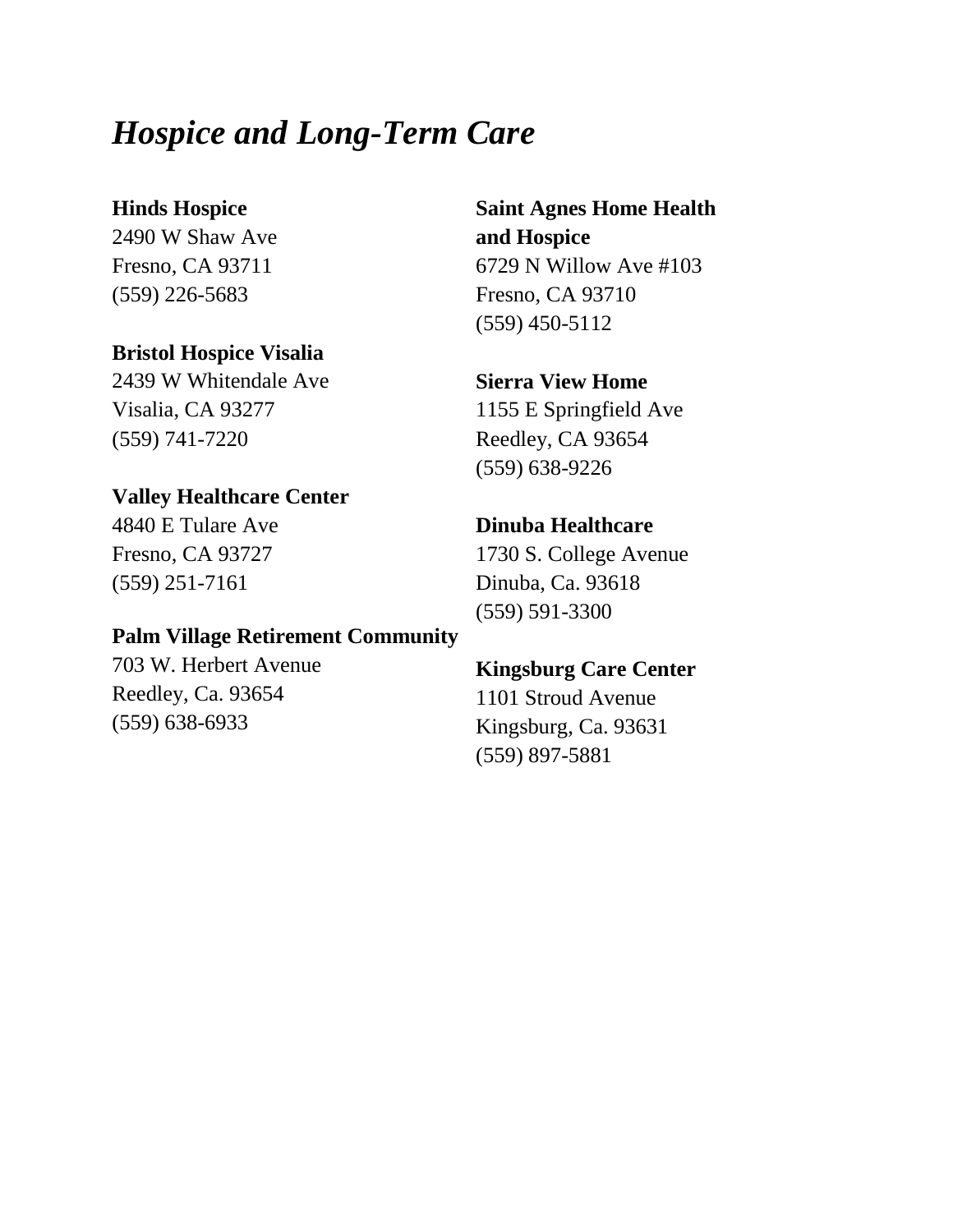# *Funeral Directors*

#### **Salser Dillard Creighton**

1588 Lincoln Ave Kingsburg, CA 93631 (559) 897-2908

**Page Funeral Home** 2014 Arrants St Selma, CA 93662 (559) 896-1240

# **Cairns Funeral Home**

940 F St Reedley, CA 93654 (559) 638-2233

#### **Dopkins Reedley Funeral Chapel**

1108 G St Reedley, CA 93654 (559) 638-7005

#### **Dopkins Dinuba Funeral Chapel**

189 South J St Dinuba, CA 93618 (559) 591-8634

#### **Wallin's Parlier Funeral Home**

7942 S Mendocino Ave Parlier, CA 93648 (559) 646-6685

#### **Wallin's Sanger Funeral Home** 1524 9th Street Sanger, CA. 93657 559-875-6555 [https://www.wallinfuneralhomes.com](https://www.wallinfuneralhomes.com/obits)

**Abbey Funeral and Cremation Service** 1010 T St Fresno, CA 93721 (559) 237-4400

#### **Cherished Memories Memorial Chapel Funeral Home** 3000 E Tulare Ave Fresno, CA 93721 (559) 320-1111

#### **Cremation Society of Central Cal** 3037 Tulare St Fresno, CA 93721 (559) 237-3579

#### **Evergreen Cremation Service**

920 S Parallel Ave Fresno, CA 93721 (559) 233-3003

#### **Neptune Society of Central Cal** 1154 W Shaw Ave

Fresno, CA 93711 (559) 222-7764

#### **Thomas Marcom Funeral Home**

2345 McCall Ave Selma CA <https://www.thomas-marcom.com/> 559-896-2261

#### **Sterling & Smith Funeral Home**  139 W. Mariposa Dinuba, Ca. 93618 (559) 595-7940 https://www.sterlingsmithfd.com/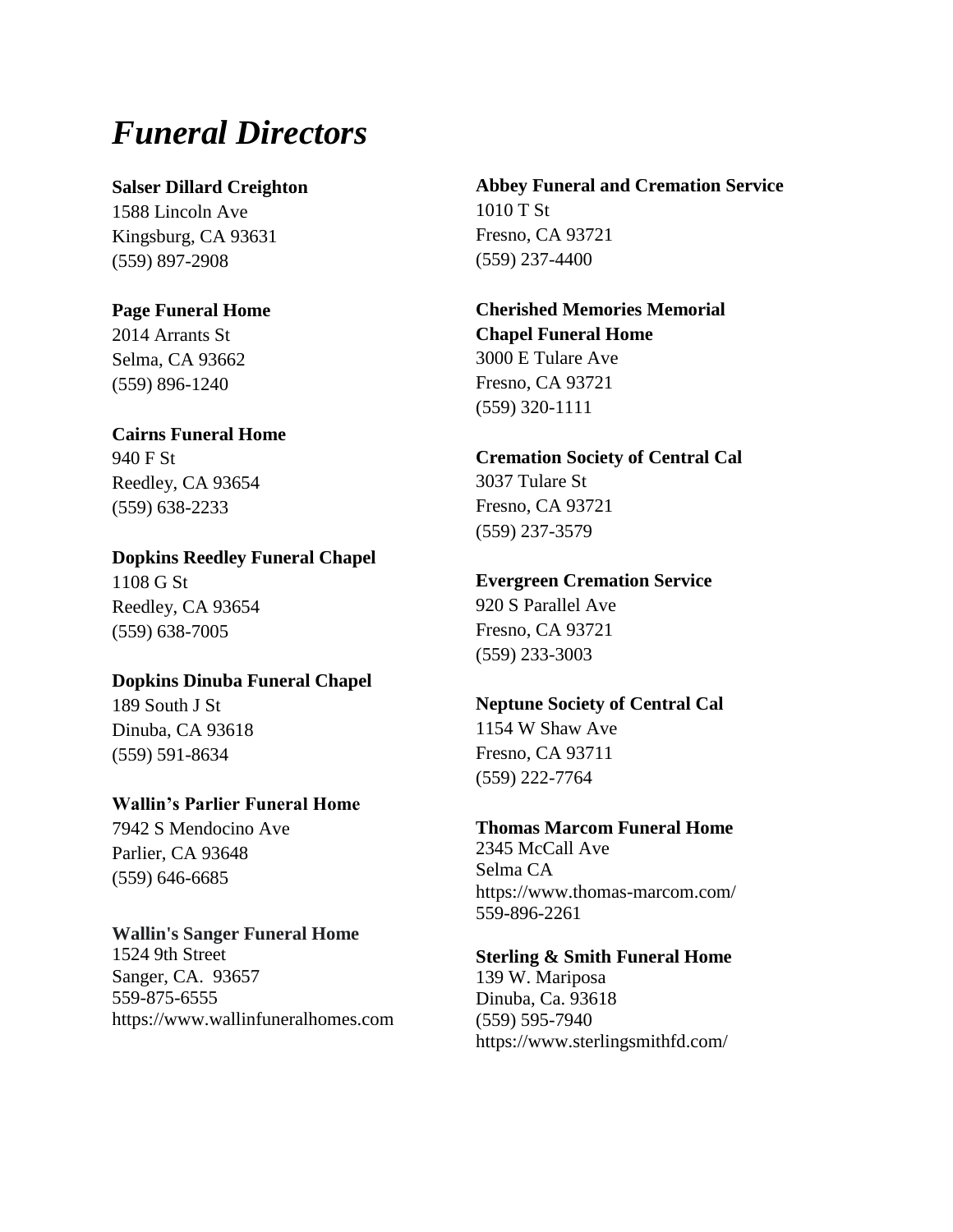# *Funeral Checklist*

When planning a funeral, try not to do everything yourself; call on a family member or friend to help you make the following arrangements:

### **You will need to select the following:**

- A Funeral Director (see previous pages for some options) They will coordinate arrangements with the coroner and the cemetery or memorial park. They will also help prepare the Social Security Form and see that the number is retired, as well as determining the number of death certificates needed.
- Time and Place of Visitation (if having one)
- Time and Place of Funeral
- Burial or Cremation
- Cemetery Property
- Casket
- Clothing for Funeral
- Pallbearers
- Vault or Container for Cremation
- Flowers for Funeral Home/Cemetery Site
- Music for Funeral
- Handouts for Funeral
- Transportation for You and Family Members

#### **You will need to notify:**

- Relatives and friends (obtaining all contact information and help with making arrangements for out-of-town guests)
- Social Security (the funeral home can do this for you)
- Clergy
- Employer(s) (if the deceased still worked)
- Veteran's Administration (if applicable)
- Utility Companies (if the deceased lived alone)
- Banks or Credit Unions
- Credit Card Companies
- Insurance Agents
- Lawyers
- Doctors
- Unions and/or Fraternal Organizations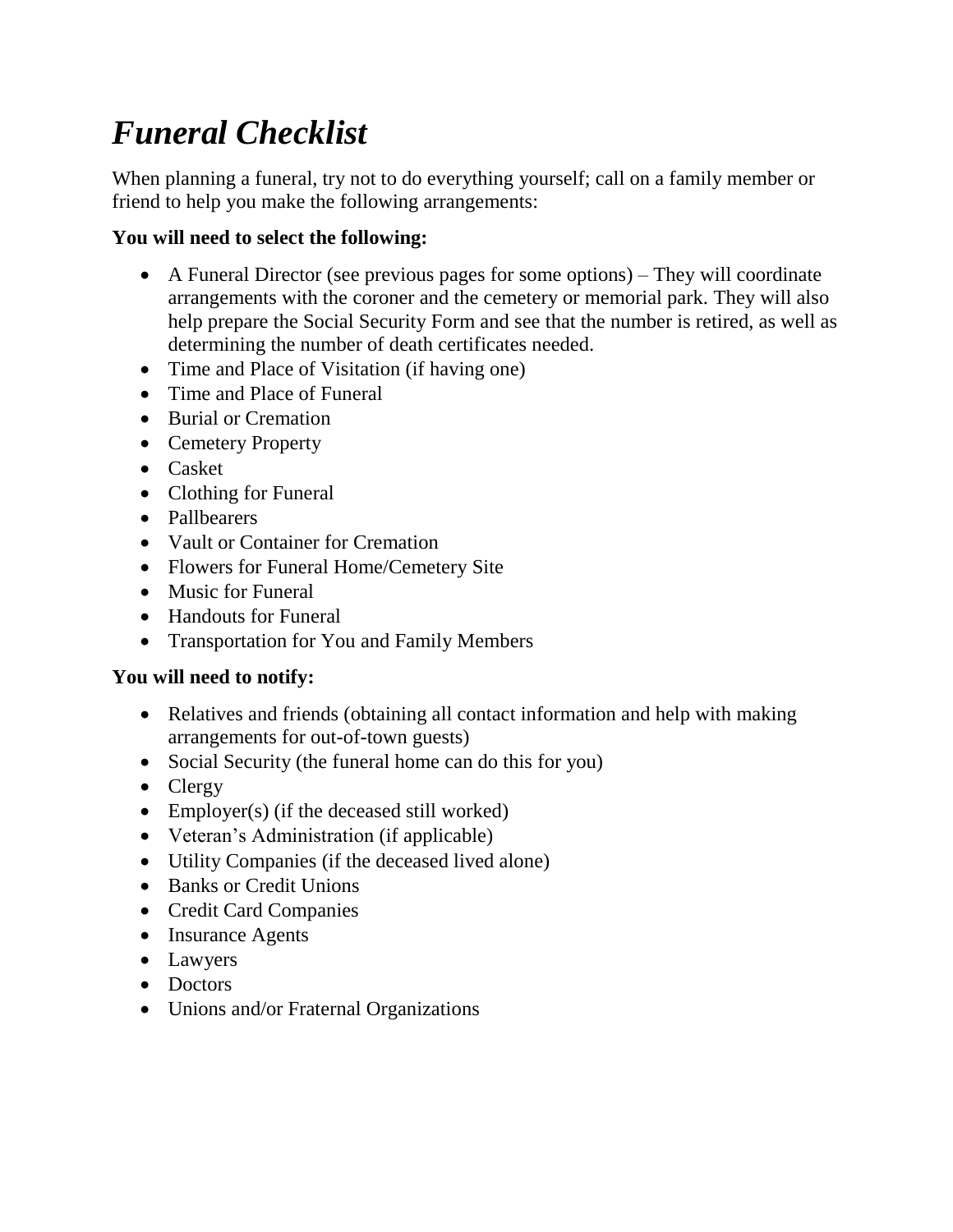**You will need to provide the following information about the deceased:**

- Birth date and place
- Father's name
- Mother's name
- Social Security Number (SSN)
- Veteran's Discharge or Claim Number
- Education
- Marital status
- Surviving Family Members

#### **Information needed for the obituary:**

- Age at time of death
- Place of birth
- Cause of death
- Occupation (if applicable, before retirement)
- College Degrees
- Military Service
- Memberships held in organizations
- Charitable service
- Outstanding life work
- List of survivors in immediate family
- Date, time, and location of services
- Information for charitable or memorial contribution

#### **In addition, you may want to consider:**

- Finding a friend or family member to help answer sympathetic phone calls, cards, or letters, as well as to greet friends and relatives when they visit/arrive.
- Deciding appropriate memorials to which gifts may be made.
- (Church/Hospice/Institution/Deceased's alma mater, favorite charity, or cause).
- Preparing a list of distant persons to be notified.
- Locating the will and contact the deceased's lawyer and/or executor.
- Changing any property deeds to remove the deceased's name. A certified death certificate is needed to do this.
- Changing any vehicle titles and registration to remove the deceased's name. A certified death certificate is needed to do this.
- Checking for all life and casualty insurance and/or death benefits, including social security, veterans, credit union, and fraternal.
- Checking promptly on all debts and installment payments, including credit cards and monthly household bills. Some carry insurance clauses that cancel balances upon death.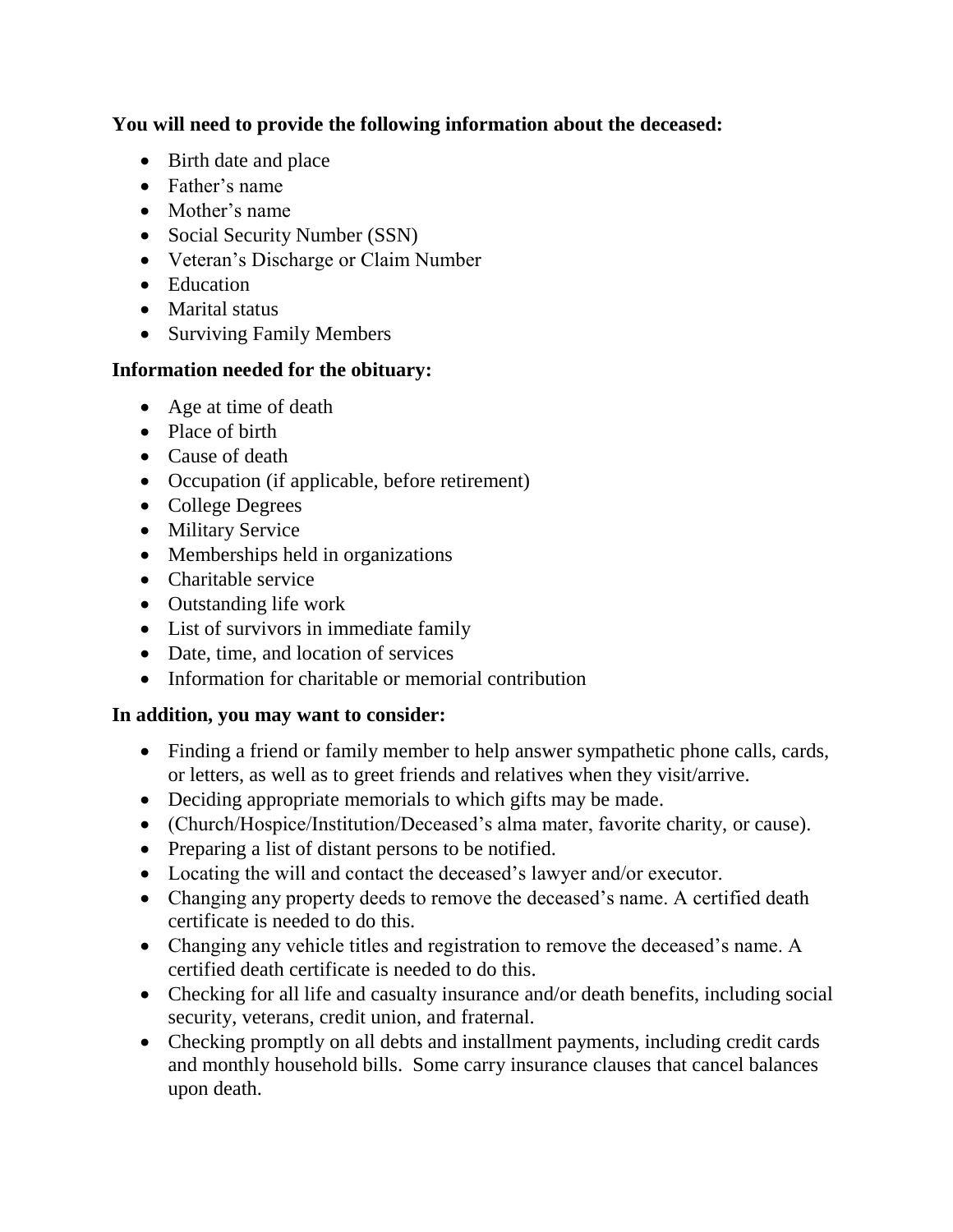- Changing any bank accounts to remove the deceased's name. A certified death certificate is needed to do this.
- Contacting all sources of retirement funds to notify them of the death and find out if any benefits might transfer to the survivors.
- Notifying utility companies and/or landlord. Inform the Post Office where to forward mail.
- Contact all health insurance companies to notify them of the death and stop all coverages and payments. A certified death certificate is needed to do this.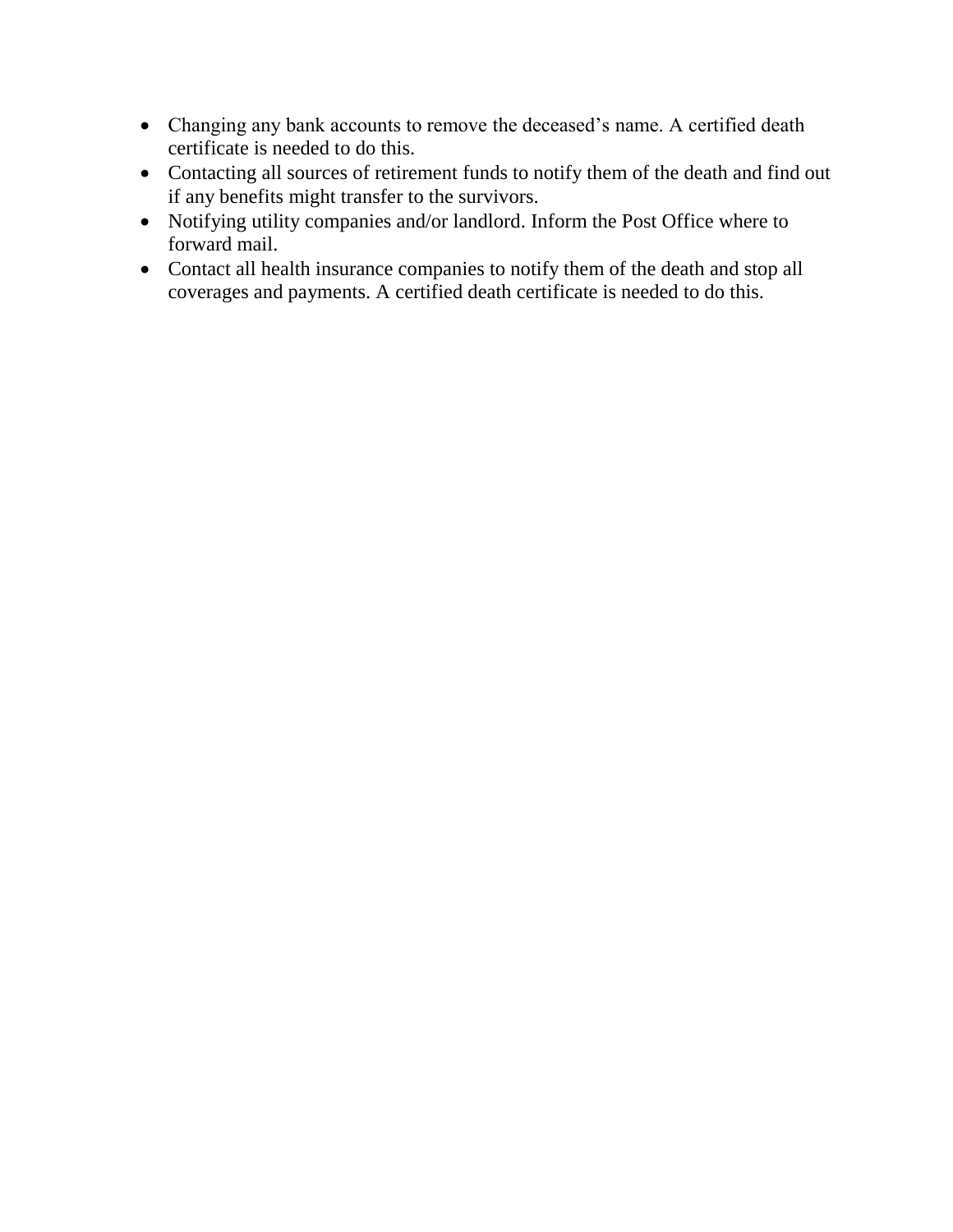# *Support Groups*

# *LOSS/GRIEVING*

#### **New Path Center**

1615 Draper St Kingsburg, CA 93631 (559) 897-9225

#### **Hinds Hospice Center for Grief & Healing/ Angel Babies**

2490 W Shaw Ave Fresno, CA 93711 (559) 248-8579

#### **Crisis, Grief and Healing**

[www.webhealing.com](file://///KIPDSERVER/Transfer/NET%20RMS%20Attachments/Padilla/www.webhealing.com)

#### **GRIEFSHARE**- [www.griefshare.org](file://///KIPDSERVER/Transfer/NET%20RMS%20Attachments/Padilla/www.griefshare.org)

#### **New Life Community**

110 N Nichols Ave Dinuba, CA 93618 (559) 591-1176

#### **Church of God**

1562 Mill St Selma, CA 93622 (559) 896-0544

# **Fresno Survivors Suicide Loss**

2490 W Shaw Ave Fresno, CA 93711 (559) 322-5877

#### **Bristol Hospice Visalia**

2439 W Whitendale Ave Visalia, CA 93277 (559) 741-7220

Grief Watch [www.griefwatch.com](file://///KIPDSERVER/Transfer/NET%20RMS%20Attachments/Padilla/www.griefwatch.com)

#### **Glad Tiding Assembly of Church**

750 E Grangeville Blvd Hanford, CA 93230 (559) 584-8565

#### **Adventist Health Home Care Services**

440 Greenfield Ave Hanford, CA 93230 (559) 537-2860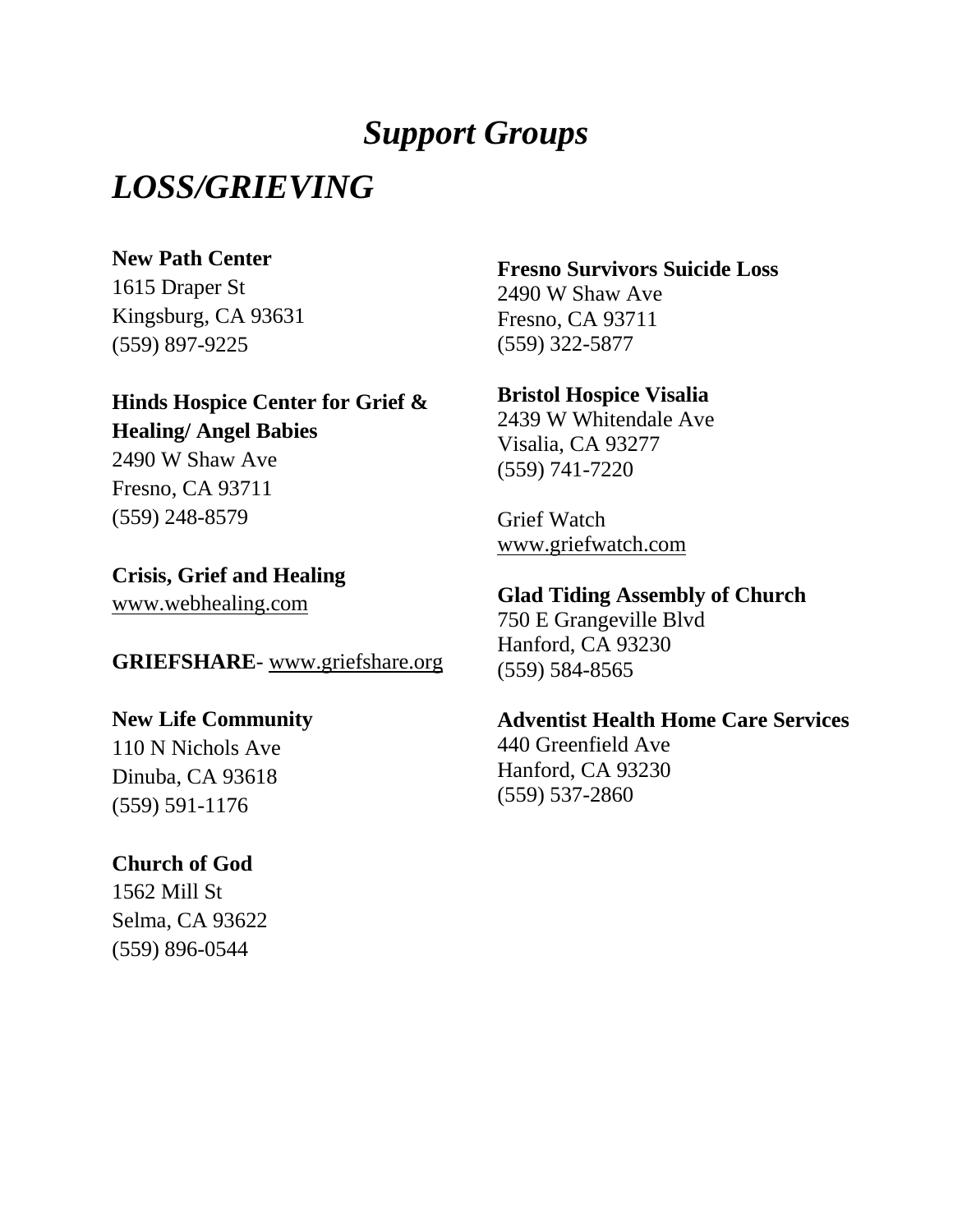# *RESOURCES*

#### **KCAPS**

1145 Draper St Kingsburg, CA 93631 (559) 897-4567

# **Selma Community Outreach**

1701 Whitson Selma, CA 93662 (559) 318-9380

#### **Central California Food Bank**

4010 E Amendola Dr Fresno, CA 93725 (599) 931-1444

# **Fresno EOC Sanctuary Transitional Shelter** 1046 T St

Fresno, CA 93721 (559) 237-4706

# **Marjaree Mason Center (Domestic**

**Violence Shelter)** 1600 M St Fresno, CA 93721 (559) 237-4706

#### **Poverello House**

412 F St Fresno, CA 93706 (559) 498-6988

# **Evangel Home, Inc. (Women's Shelter)** 137 N Yosemite Ave Fresno, CA 93701 (559) 264-4717

# **Fresno Rescue Mission** 310 G St Fresno, CA 93706 (559) 268-0839

**Naomi's House (Women's Shelter)** 445 F St Fresno, CA 93706 (559) 443-1531

**St. Agnes Holy Cross Center for Women** 421 F St Fresno, CA 93706 (559) 450-7800

# **Open Gate Ministries (Shelter Food & Thrift Store)** 511 N K St Dinuba, CA 93618 (559) 591—1241

#### **Fresno EOC LGBTQ Resource Center** <https://fresnoeoc.org/lgbtq/> 559-325-4527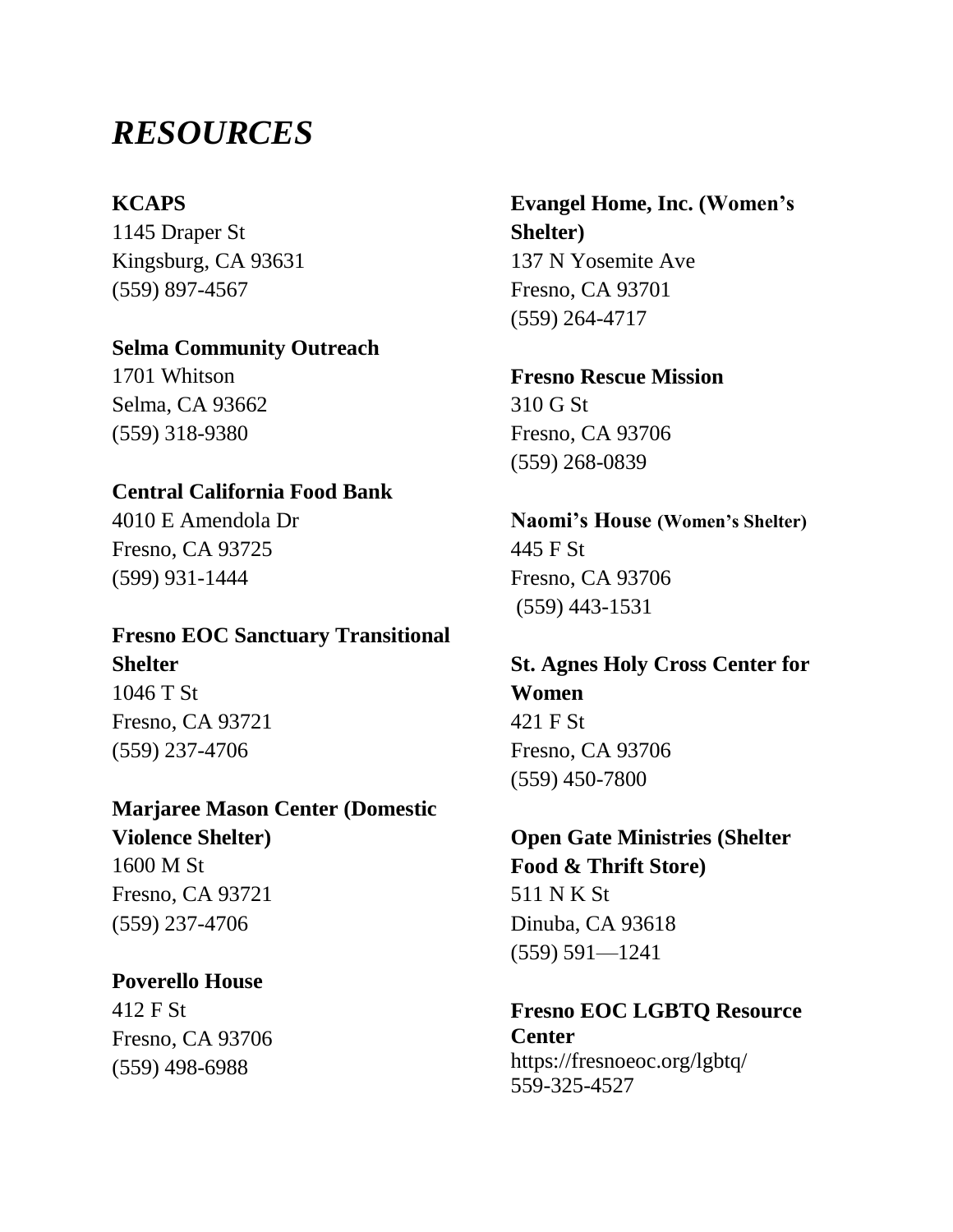# *Trauma Scene Restoration*

*CAUTION!* When working with blood-borne pathogens, it is a state regulation that personal protective clothing be worn and that affected materials are disposed of properly. These regulations are meant to prevent possible contact with viruses and to avoid Government disposal fines.

# **What YOU can do:**

- 1. Avoid the contaminated area unless necessary.
- 2. Do not touch or move any items until authorities have completed their investigation.
- 3. Leave air conditioning or heating at 70 degrees unless exposure to the outdoors prevents this.
- 4. Call a professional trauma restoration company to assist with returning the contaminated area to normal.

# **What the Professionals can do:**

- 1. Secure the contaminated area from further damage.
- 2. Take an inventory of items broken or beyond repair for insurance records.
- 3. Professionally and legally dispose of contaminated items.
- 4. Clean and disinfect the contaminated area.
- 5. Remove odor from the contaminated area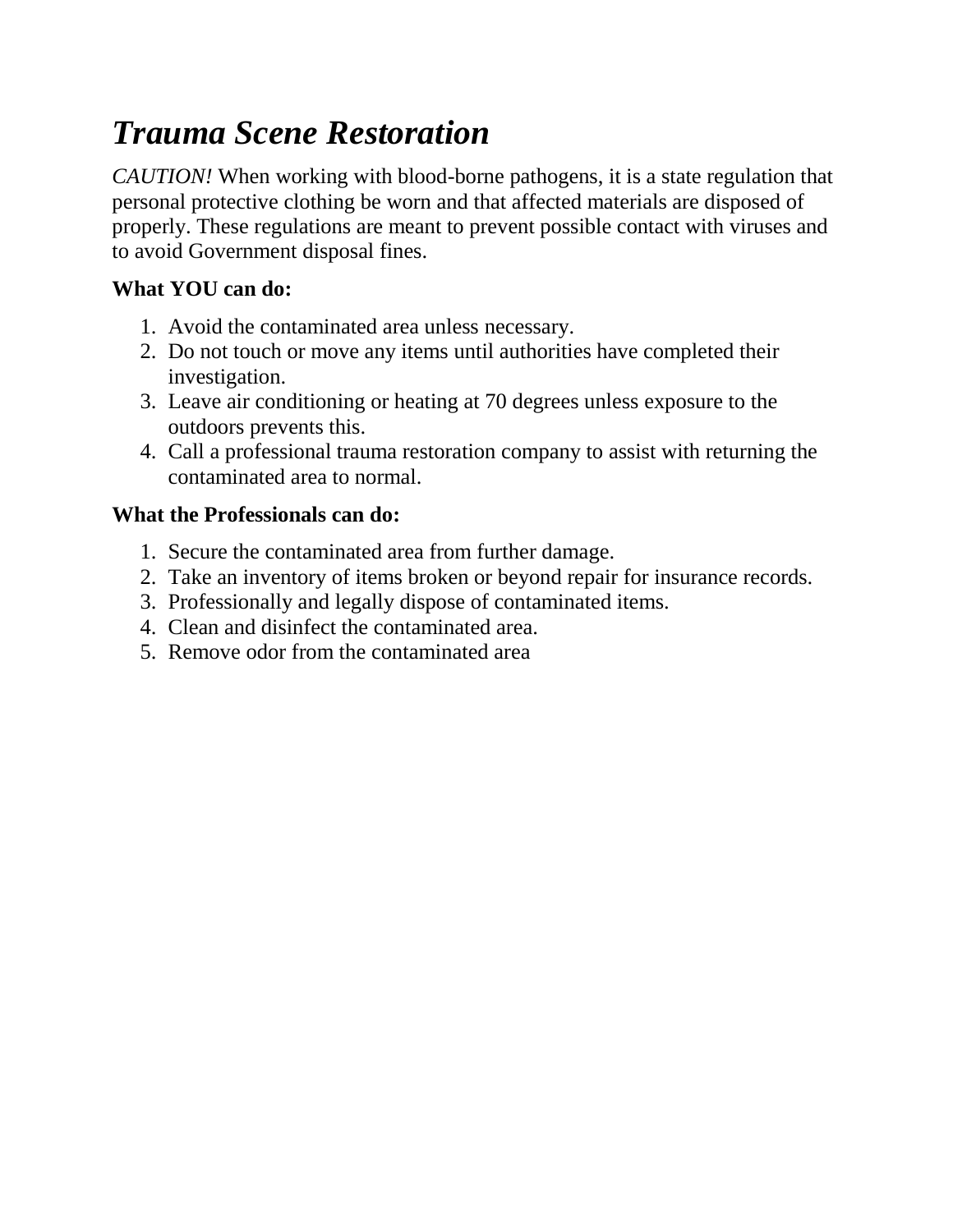# *TRAUMA SCENE CLEAN-UP PROVIDERS*

#### **SERVPRO of Clovis**

972 Barstow Ave Suite C Clovis, CA 93612 (559) 297-3429

#### **Crime Scene & Fatality Decontamination Co**

18636 Auberry Rd Clovis, CA 93619 (559) 824-4642

#### **Restoration Management Co**

3525 W Holland Ave Fresno, CA 93722 (559) 412-2380

#### **California Trauma Tech**

3241 N Marks Ave #110 Fresno, CA 93722 (559) 696-2220

#### **ServiceMaster by Benevento**

4780 W. Jennifer Avenue Fresno, Ca. 93722 (559) 266-4357 844-907-2828

**Scene Cleaners** 1865 Herndon Ave Suite K Clovis, CA 93611 (559) 800-8880

### **Lighthouse Trauma & Fatality**  4816 E Shields Ave

Fresno, CA 93726 (559) 456-3700

# **Bio-Clean Crisis Scene Management** 444 N First St Fresno, CA 93702

(559) 291-1254

### **West Coast Bio –Tech**

3644 S Bagley Ave Fresno, CA 93722 (559) 476-1350

#### **ServiceMaster by Benevento**

744 E. Douglas Avenue Visalia, Ca. 93292 (559) 266-4357 844-907-2828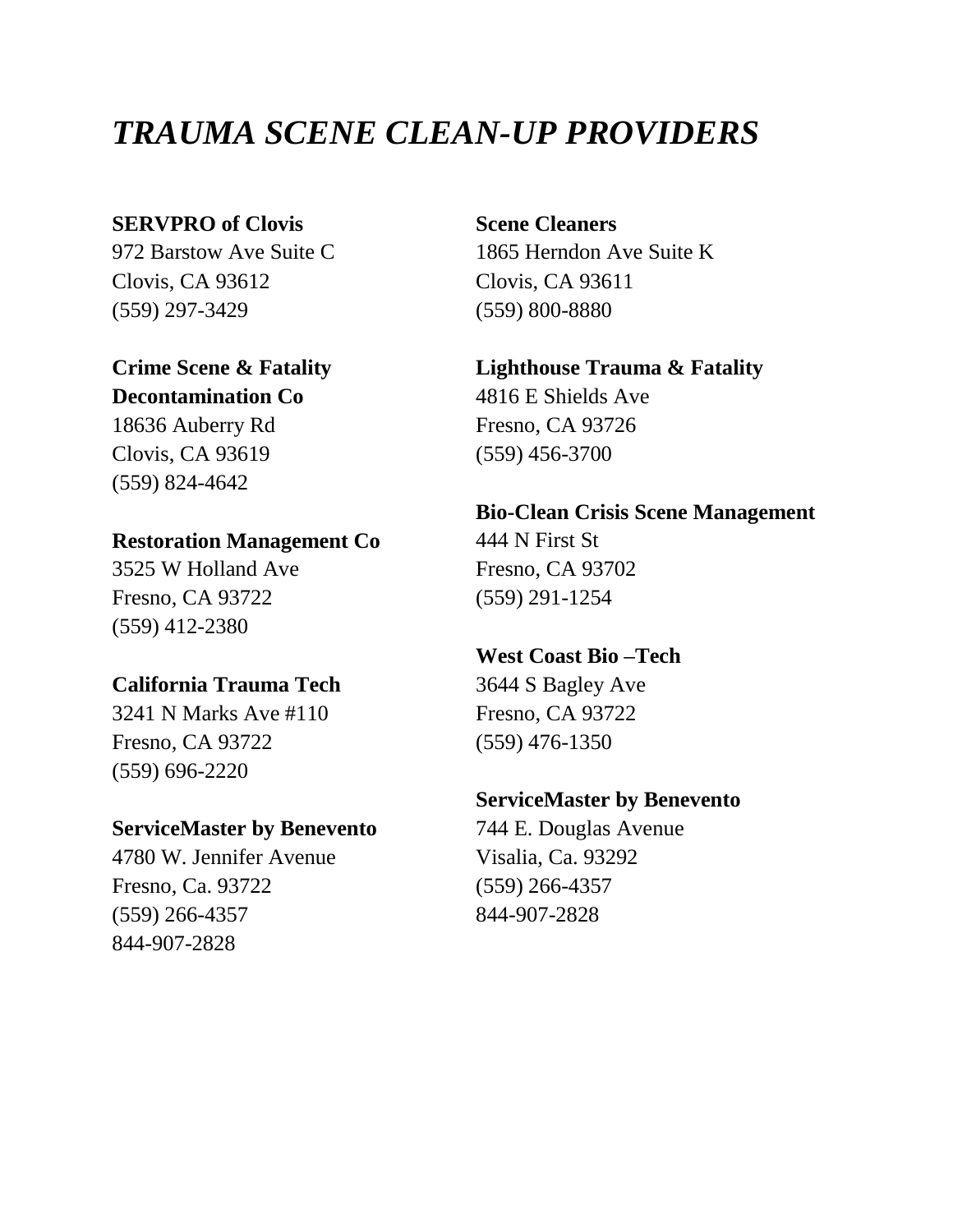# *VETERAN'S BENEFITS*

You can apply for benefits online at https://www.vets.gov. If you have questions, call 1-800-827-1000 (TTY 711), Monday through Friday, 8:00 a.m. to 9:00 p.m.

(ET), or call your VA regional benefit office.

Service-related Death - VA will pay up to \$2,000 toward burial expenses for deaths on or after September 11, 2001, or up to \$1,500 for deaths prior to September 11, 2001. If the Veteran is buried in a VA national cemetery, some or all the cost of transporting the deceased may be reimbursed.

Non-service-related Death - VA will pay up to \$780 toward burial and funeral expenses for deaths on or after October 1, 2018 (if hospitalized by VA at time of death), or \$300 toward burial and funeral expenses (if not hospitalized by VA at time of death), and a \$780 plot-interment allowance (if not buried in a national cemetery). For deaths on or after December 1, 2001, but before October 1, 2011, VA will pay up to \$300 toward burial and funeral expenses and a \$300 plot interment allowance.

# *Benefits Information SOCIAL SECURITY BENEFITS*

If you need to report a death or apply for benefits, call **1-800-772-1213 (TTY 1800-325-0778).** You can speak to a Social Security representative between 7 a.m. and 7 p.m. Monday through Friday. You can also visit your local Social Security office. An appointment is not required, but if you schedule one, it may reduce the time you spend waiting to speak to someone.

In most cases, the funeral home will report the person's death to Social Security. If you want them to do that, you will need to give the deceased's Social Security Number to the funeral director so they can make the report.

# **If you are getting benefits on your spouse's or parent's record:**

- You generally will not need to file an application for survivors' benefits.
- Social Security will automatically change any monthly benefits you receive to survivors benefits after they receive the report of death.
- Social Security may be able to pay the Special Lump-Sum Death Payment automatically.
- If you are not getting benefits, you should apply for survivor's benefits promptly because, in some cases, benefits may not be retroactive.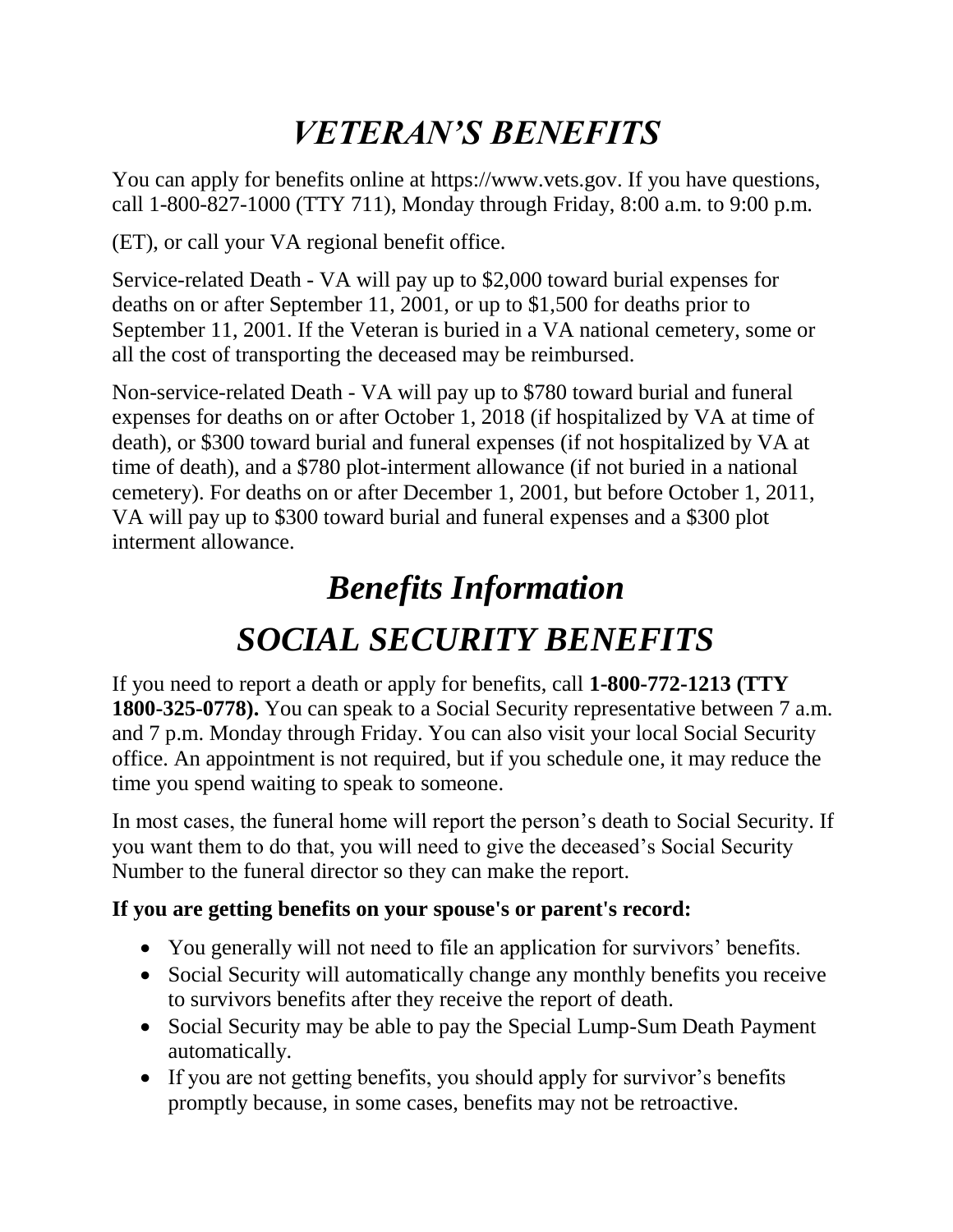• Depending on the benefits you are applying for, you may need certain documents. If you don't have all the documents you need, don't delay applying for Social Security. In many cases, your local Social Security office can contact your state Bureau of Vital Statistics and verify your information online at no cost to you. If they can't verify your information online, they can still help you get the information you need.

# *Victim Services*

# FRESNO COUNTY PROBATION DEPARTMENT THE JAMES ROWLAND CRIME VICTIM ASSISTANCE CENTER (C.V.A.C.)

The James Rowland Crime Victim Assistance Center (CVAC) assists crime victims and witnesses with several specific services and referrals identified in the information below.

### **You may be eligible if you are...**

- Injured because of a crime
- Dependent upon the victim for support or are the primary caretaker
- In need of financial assistance for medical, mental health, or funeral/burial expenses
- A family member who resides with the victim and in need of services because of the crime
- A child residing in a home where domestic violence occurs
- A *"Good Samaritan"* who is injured or suffers a loss while assisting a victim during a crime
- A witness to a crime, under 18 years old, and not related to the victim

*Main office:* **559-600-2822.** Request to speak to a Victim Advocate; have the police report number if possible.

# *Offices locations:*

- Business Hours (all sites): Monday-Friday 8:00-12: Main Office, serving victims of all crimes – 2233 Kern St., Fresno.
- Serving seniors (65 yrs. or older) and Dependent Adults 2025 W. Dakota Ave. #156, Fresno, CA 93705
- Serving Victims of Juvenile Offenders 890 S. Tenth St., Fresno. 00 and 1:00-5:00.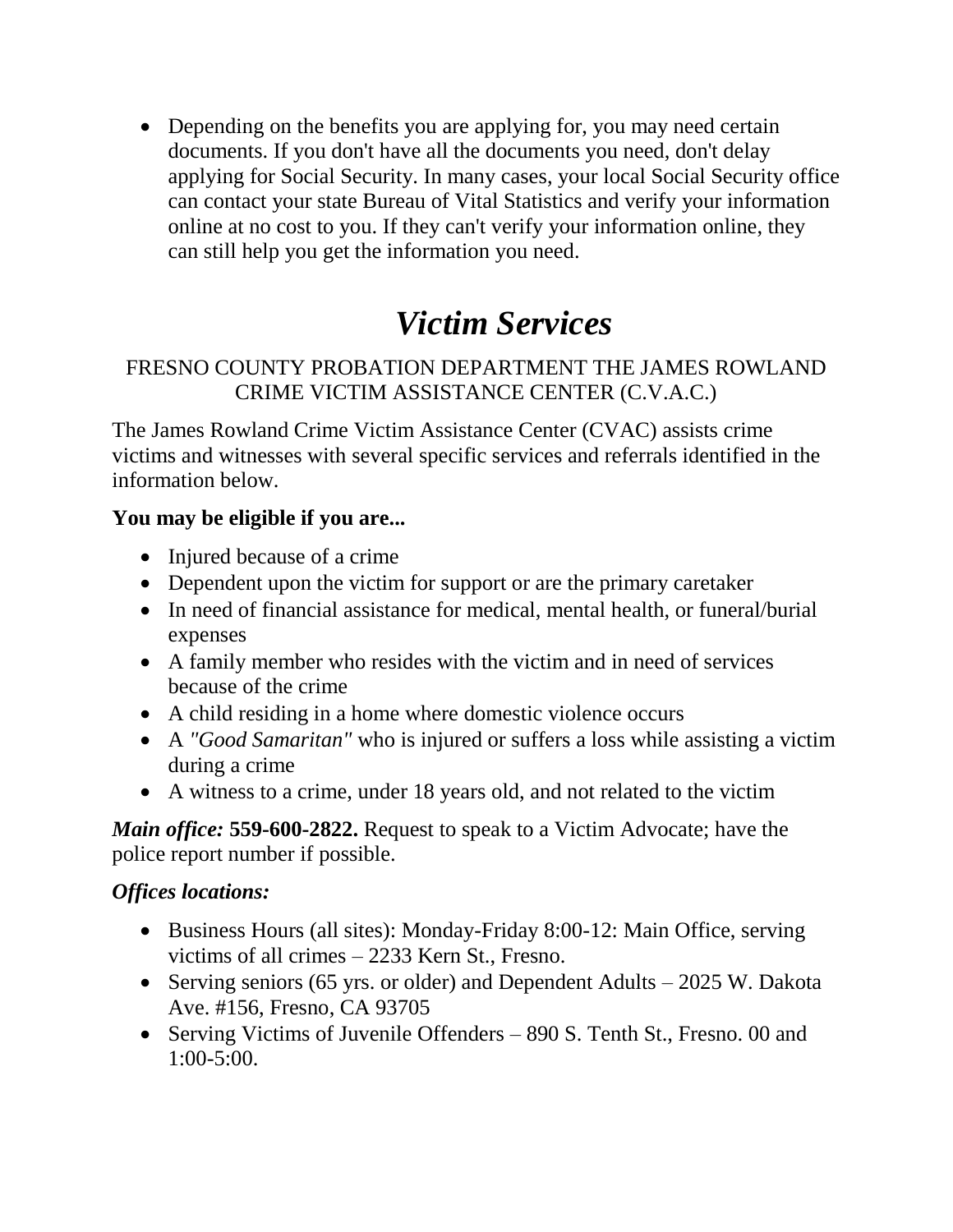It is best to call and make an appointment; HOWEVER, an appointment is not required to receive immediate assistance. The Advocate will need to know the type of crime, the police department who handled the case and report number if possible. All services are FREE and can be provided at ANY TIME.

### **Services available for victims and their families:**

- Crisis intervention services
- Community referrals for emergency services like food, shelter, clothing, counseling, other community referrals
- Intervention services with employers, schools, creditors
- Restraining Orders
- Relocation for victims of violent crime
- Court support: Explanation of process, assistance/support with
- Testimony, Victim Impact Statement, and restitution
- Financial Assistance through the State Compensation Program for violent crimes (not property crimes), assistance will be provided in the application process, application status, and advocating for approval.
- Funeral/Burial (through the State Compensation Program for victims of violent crime and for those who qualify)
- Other services available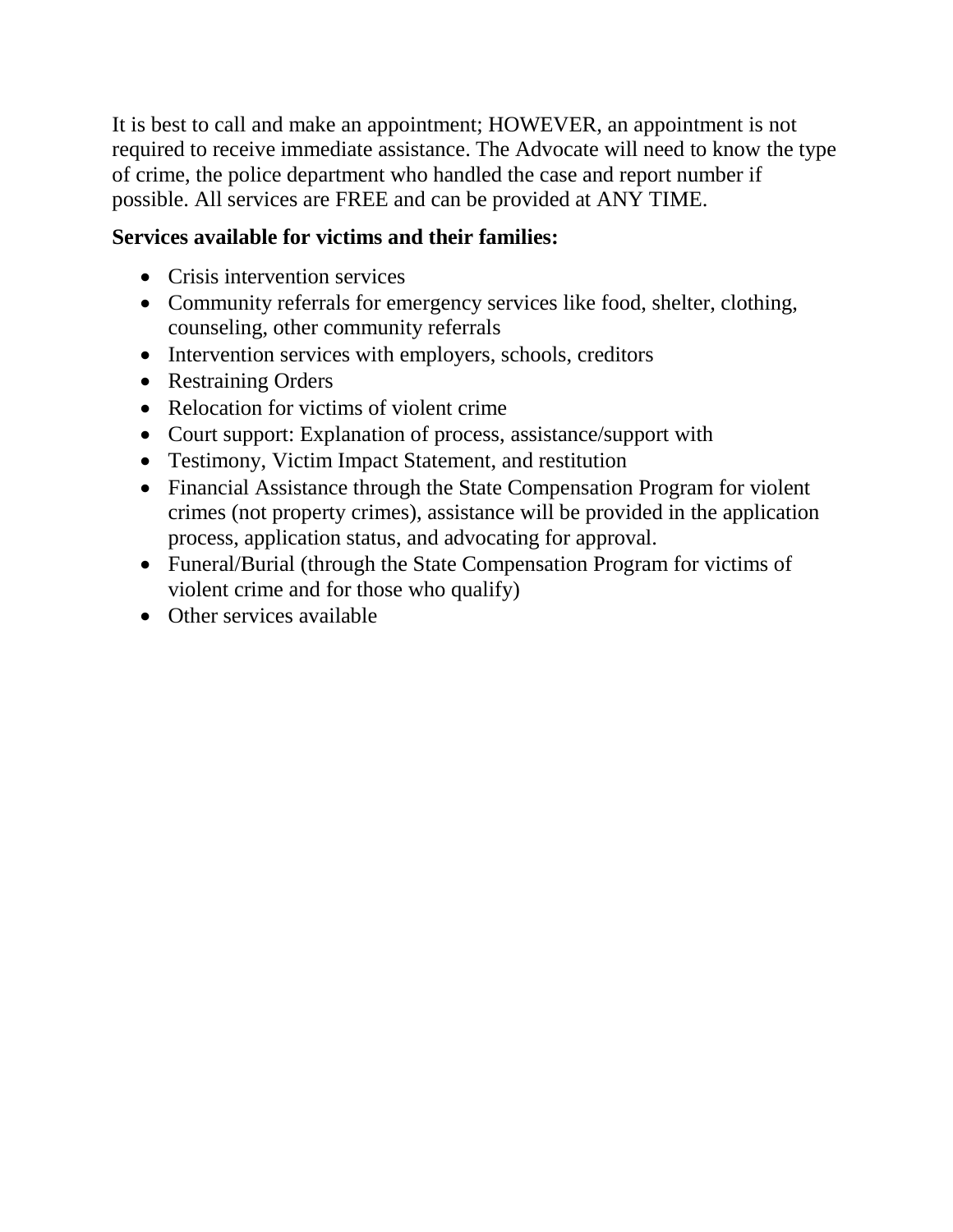# **VICTIM RESOURCES**

*Victim Information & Notification Everyday (VINE):* (800) 491-5170 *Jail Inmate Information:* (559) 488-3031 *Family Court Services:* (559) 457-2100, option #4 *Child Protective Services:* (559) 600-8320 *Adult Protective Services:* (559) 600-3383 *California Victim Compensation & Government Claims Board:* (800) 777-9229 *California Attorney General's Victim Services Unit:* (877) 433-9069 *California Dept. of Corrections and Rehabilitation, Office of Victim & Survivor Rights & Services:* (877) 256-OVSS (6877) *Victims of Crime Resource Center, Pacific/McGeorge School of Law*: (800) VICTIMS (842-8467) *National Center for Victims of Crime:* (855) 4-VICTIM (484-2846) *National Organization for Victim Assistance*: (800) TRY-NOVA (879-6682) *Report HOAX Threats:* (888) 884-8383 *Marjaree Mason Center:* (559) 233-HELP (4357) *California Partnership to End Domestic Violence:* (800) 524-4765 *National Domestic Violence Hotline:* (800) 799-SAFE (7233) *Rape Counseling Services of Fresno:* (559) 222-7273 *Rape, Abuse, Incest, National Network:* (800) 656-HOPE (4673) *Psychological Services Center:* (559) 253-2277 *Centro La Familia, Advocacy:* (559) 237-2961 *Central California Legal Services:* (559) 570-1200 *Victim Offender Reconciliation Program of the Central Valley, Inc.:* (559) 453- 3472 *Sex Trafficking: Break the Chains:* (559) 402-3955 *Report Human Trafficking:* (866) 347-2423

> *Report suspicious activity to local law enforcement agency or CCIC/SACRTAC (888) 884-8383*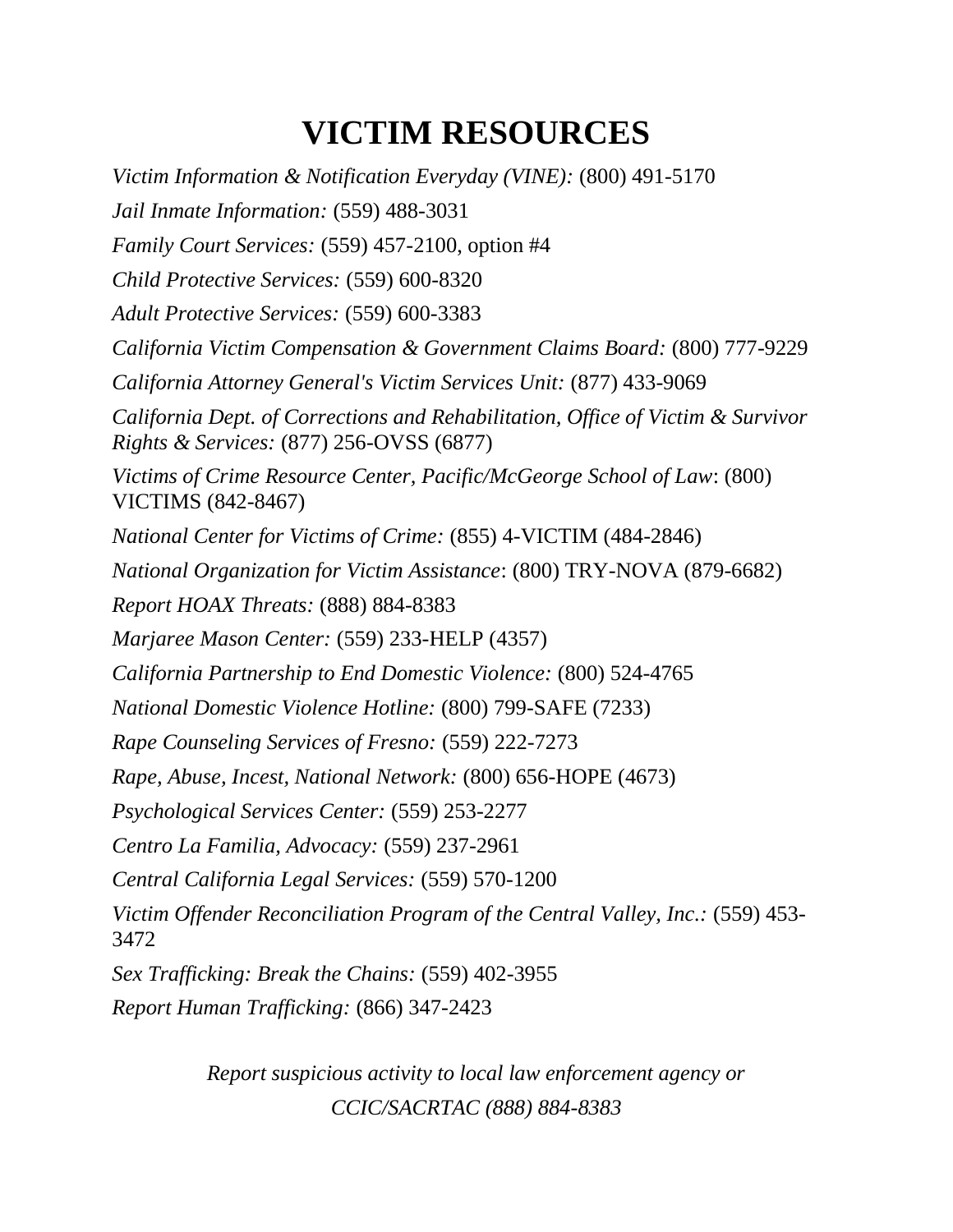# *Hope for the Hurting*

We all experience pain in life, whether it be emotional or physical pain. A sudden loss or trauma may cause feelings of overwhelming hurt. Perhaps you have had some life circumstance that has caused such hurt that you do not know where to turn. Many people look to the Bible to seek words of wisdom and a ray of hope in their darkness. Whatever the circumstance may be, it is our prayer that these comforting Bible verses can be used to find a peace that passes all understanding.

*"Lord, all my desire is before You; and my sighing is not hidden from You. My heart throbs, my strength fails me; and the light of my eyes, even that has gone from me… Do not forsake me, O Lord; O my God, do not be far from me! Make haste to help me, O Lord, my salvation!"* 

### *Psalm 38:9-10, 21-22 (NASB)*

*"The Lord also will be a stronghold for the oppressed, a stronghold in times of trouble; and those who know Your name will put their trust in You, for You, O* 

*Lord, have not forsaken those who seek You."* 

### *Psalm 9:9-10 (NASB)*

*"Even though I walk through the valley of the shadow of death, I fear no evil, for* 

*You are with me; Your rod and Your staff, they comfort me."* 

# *Psalm 23:4 (NASB)*

*"God is our refuge and strength, a very present help in trouble. Therefore, we will not fear, though the earth should change and though the mountains slip into the heart of the sea; though its waters roar and foam, though the mountains quake at its swelling pride."* 

# *Psalm 46:1-2 (NASB)*

*"Blessed are those who mourn, for they shall be comforted."* 

# *Matthew 5:4*

*Blessed be the God and Father of our Lord Jesus Christ, the Father of mercies and God of all comfort, who comforts us in all our affliction, so that we may be able to comfort those who are in any affliction, with the comfort with which we ourselves are comforted by God. For as we share abundantly in Christ's sufferings, so through Christ we share abundantly in comfort too."*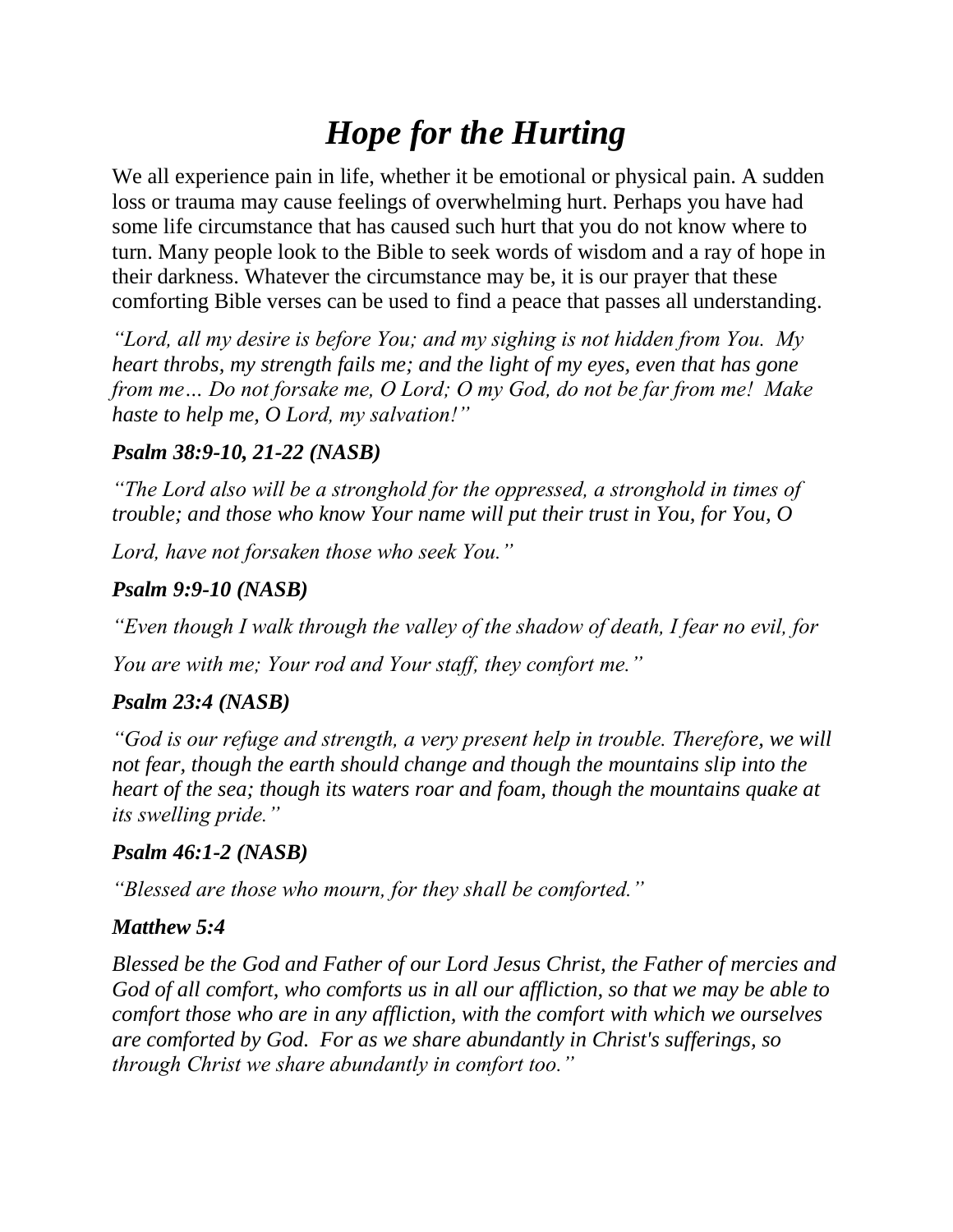#### *2 Corinthians 1:3-5 (NASB)*

*"The steadfast love of the Lord never ceases; His mercies never come to an end; they are new every morning; great is Your faithfulness. 'The Lord is my portion,' says my soul, 'therefore I will hope in Him.' The Lord is good to those who wait for Him, to the soul who seeks Him. It is good that one should wait quietly for the salvation of the Lord… For the Lord will not cast off forever, but, though He cause grief, He will have compassion according to the abundance of His steadfast love; for He does not afflict from His heart or grieve the children of men."* 

#### *Lamentations 3:22-26, 31-33 (ESV)*

*"Jesus said to her, 'I am the resurrection and the life; he who believes in Me will live even if he dies, and everyone who lives and believes in Me will never die. Do you believe this?'"* 

#### *John 11:25-26 (NASB)*

*"But God demonstrates His own love toward us, in that while we were yet sinners, Christ died for us. Much more then, having now been justified by His* 

*blood, we shall be saved from the wrath of God through Him."* 

### *Romans 5:8-9 (NASB)*

*"But what does it say? 'The word is near you, in your mouth and in your heart' that is, the word of faith which we are preaching, that if you confess with your mouth Jesus as Lord, and believe in your heart that God raised Him from the dead, you will be saved; for with the heart a person believes, resulting in righteousness, and with the mouth he confesses, resulting in salvation. For the* 

*Scripture says, 'Whoever believes in Him will not be disappointed'… for 'Whoever will call on the name of the Lord will be saved.'"*

### *Romans 10:8-11, 13*

*"But when the kindness of God our Savior and His love for mankind appeared, He saved us, not on the basis of deeds which we have done in righteousness, but according to His mercy, by the washing of regeneration and renewing by the Holy Spirit, whom He poured out upon us richly through Jesus Christ our Savior, so that being justified by His grace we would be made heirs according to the hope of eternal life."*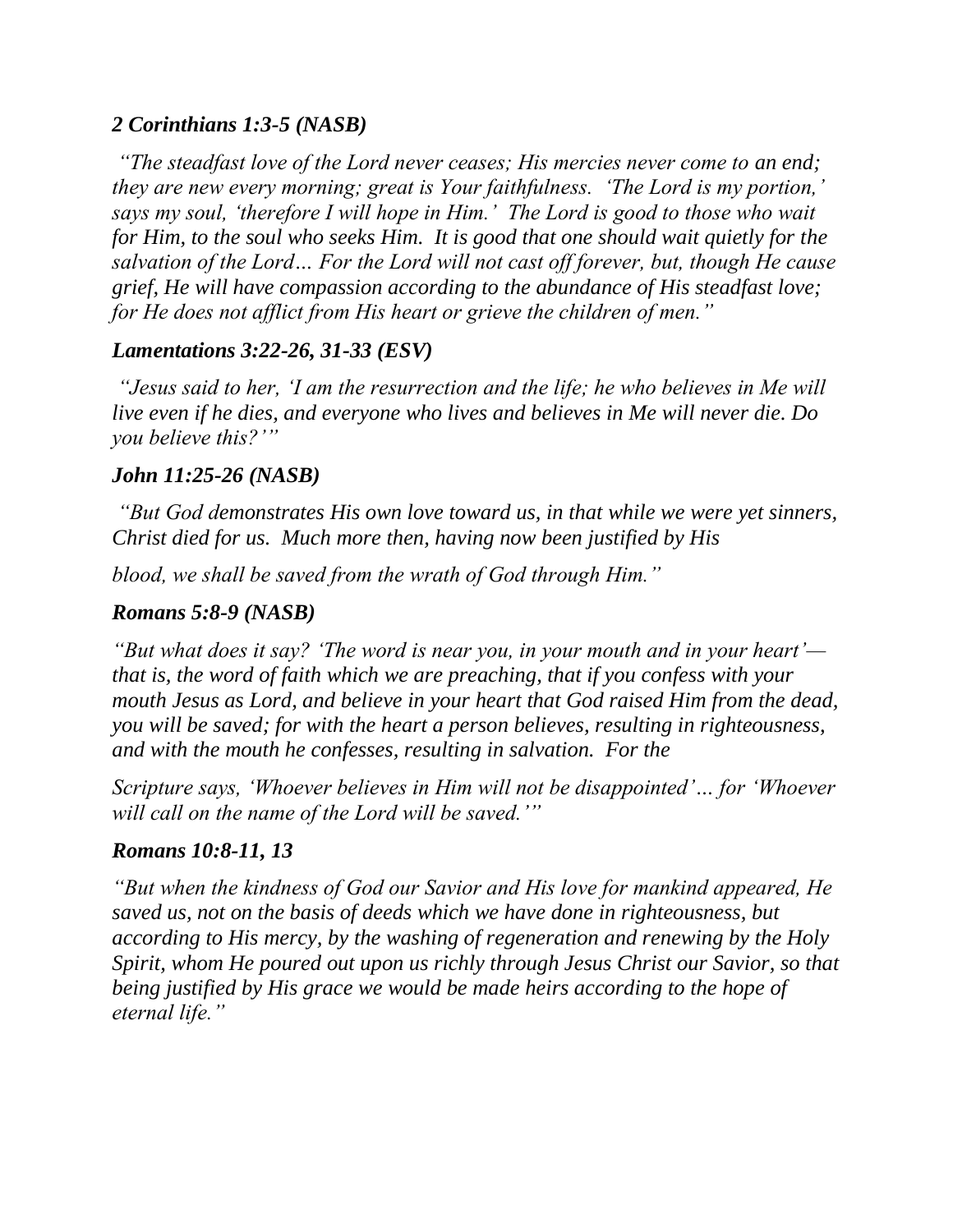#### *Titus 3:4-7 (NASB)*

*"But we do not want you to be uninformed, brethren, about those who are asleep, so that you will not grieve as do the rest who have no hope. For if we believe that Jesus died and rose again, even so God will bring with Him those who have fallen asleep in Jesus… Therefore comfort one another with these words."*

#### *Thessalonians 4:13-14, 18 (NASB)*

*"Now may the God of hope fill you with all joy and peace in believing, so that you will abound in hope by the power of the Holy Spirit."* 

#### *Romans 15:13*

*"For I consider that the sufferings of this present time are not worthy to be compared with the glory that is to be revealed to us… For in hope we have been saved, but hope that is seen is not hope; for who hopes for what he already sees? But if we hope for what we do not see, with perseverance we wait eagerly for it… For I am convinced that neither death, nor life, nor angels, nor principalities, nor things present, nor things to come, nor powers, nor height, nor depth, nor any other created thing, will be able to separate us from the love of God, which is in Christ Jesus our Lord."* 

*Romans 8:18, 24-25, 38-39 (NASB)*

# *Grief Following Trauma*

Grief is the reaction to experiencing loss or trauma. Every person grieves differently, and it is often easier to describe than it is to define. It can be a physical feeling of pain or illness, an intense mental exercise that perhaps repeats itself repeatedly, an emotional roller coaster or feeling of freefall, or even a celebration of what once was. Those who mourn are experiencing and expressing their grief, and this is a healthy process to go through. However, not all normal reactions are healthy and may need to be changed, though they are still understandable and to not indicate "insanity."

# *NORMAL REACTIONS*

Every person grieves in their own unique way, even if it seems unusual to onlookers. Here are just a few examples of normal grief reactions:

- A physical feeling of burden or squeezing that can cause exhaustion
- Unconsciously holding one's breath, or erratic breathing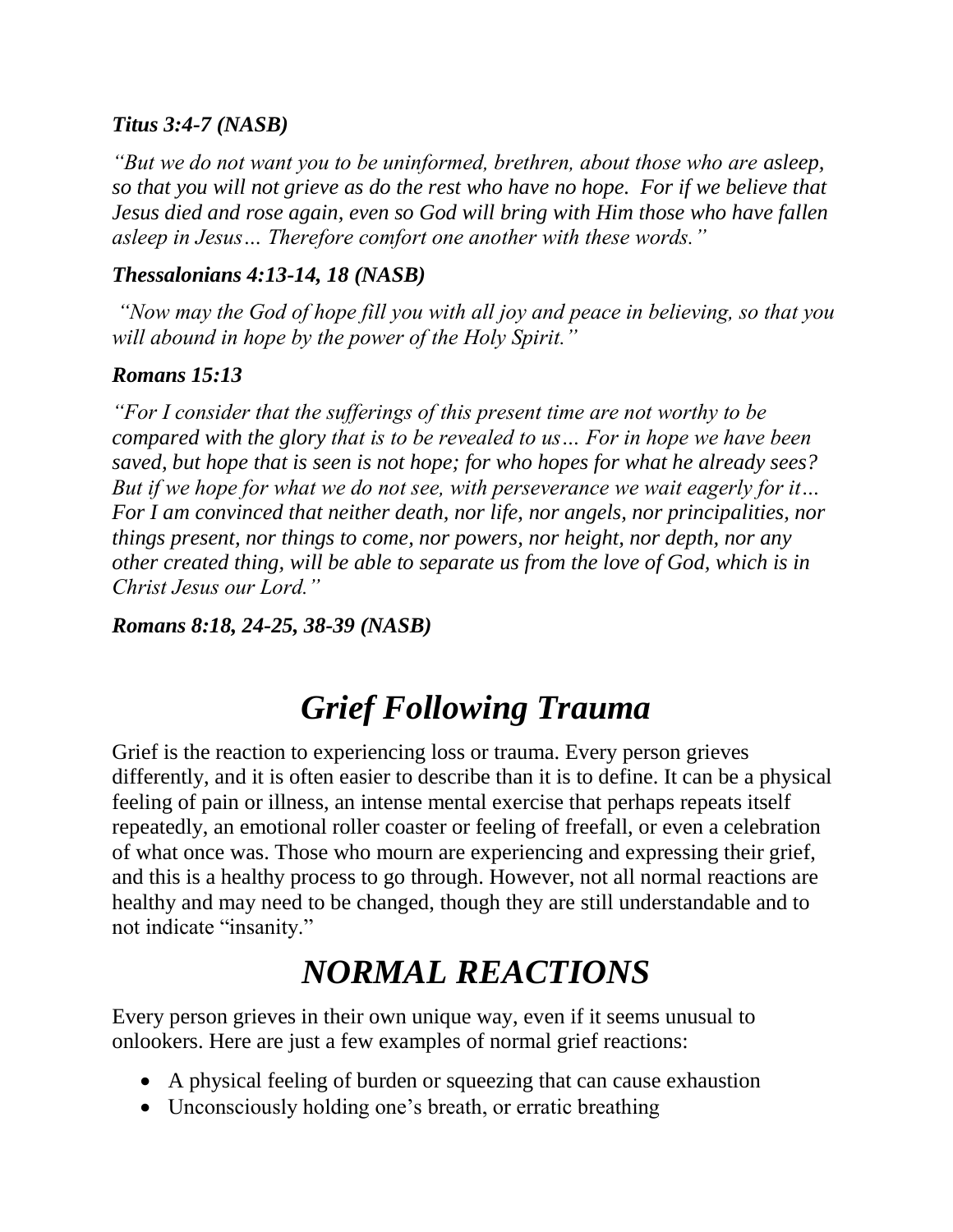- Inability to sleep, eat, or drink, or doing these things excessively
- Greater susceptibility to illnesses or physical ailments
- Inability to motivate yourself
- Inability to concentrate or remember things
- Forgetting and then remembering that the deceased is dead
- Impaired judgment or inability to problem solve or make decisions
- A questioning of one's faith or worldview
- Experiencing panic attacks
- Unnecessarily acting dangerously, driving recklessly, or taking risks
- Self-medicating, or turning to substances that "ease the pain"
- Negotiating over events that have already happened, playing the "what if" or "if-only" game, pleading to undo what cannot be undone
- Feeling guilty for moving on, or for living, or for enjoying life
- Feeling angry at the deceased for dying, or at others (i.e. doctors)
- Blaming the deceased/others for your burden/misfortune/loneliness
- Unexplained irritability or frustration; screaming for no reason
- Experiencing uncontrolled weeping, wailing, and depression
- Feeling fearful of being alone, or of being around other people
- Wanting to talk about and remember the deceased; or, avoiding reminders and wanting to forget the deceased
- Feeling thankful; celebrating the deceased's life and accomplishments
- Needing to find a sense of closure; confessing regrets; forgiving the deceased

# *DEALING WITH GRIEF*

We grieve because we have formed attachments. Sometimes people are unprepared for the loss of this attachment and do not how to respond or deny that it has occurred. While we may feel loss from the death of a loved one, there are often multiple kinds of loss that one experiences because of that death. One may sense a loss of familiarity; the loss of an opportunity to relate with, share experiences with, touch, or be in the presence of the deceased; the loss of dreams or "what might have been;" the loss of a specific role or self-image in life; a disruption of what "normal" life should be. Reacting to these losses is normal and, in many ways, a necessary part of the process of healing. According to clinical research, the grief process is often broken down into multiple steps or phases: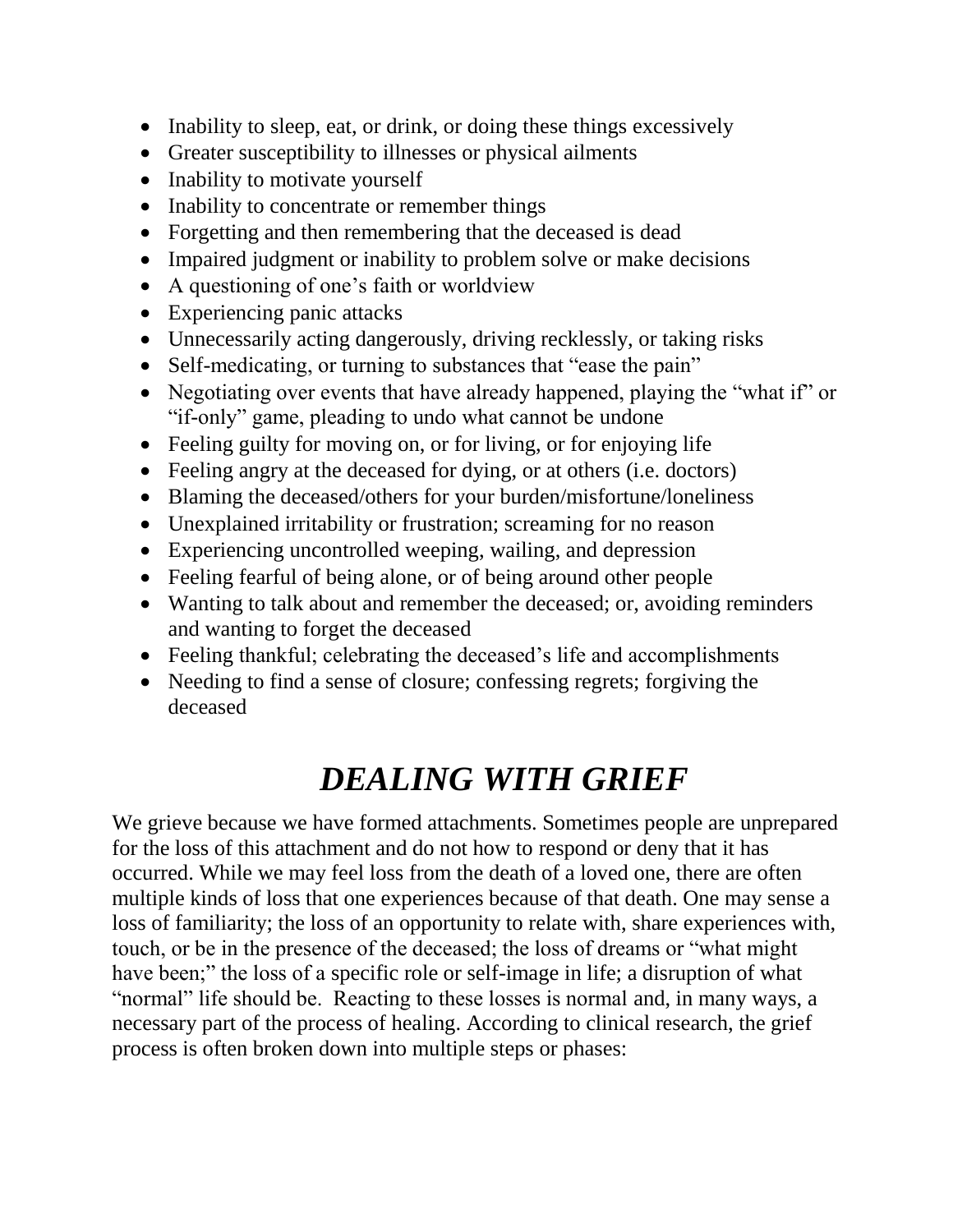- *Avoidance Phase:* The news of someone's death is almost always a shock. Shock is a natural coping mechanism and it is also a psychological buffer. Many people react differently to the news and may deny it due to inability to accept it or refusing to confirm it. The reality of the death may occur within minutes, days, or even weeks. To move forward, the situation must be acknowledged, and the loss must be recognized for what it is.
- *Confrontation Phase:* The reality of the loss is beginning to set in. Reacting to the separation is the first step in this phase. Most people experience a variety of thoughts and feelings that can seem overwhelming. Some people will try to minimize the loss or act indifferent; others may have dramatic changes in behavior. The pain will ebb and flow like the tides of the ocean, and it is normal to be fine one day and overcome with grief the next. Details must be worked out and questions must be answered as loved ones struggle with the reality of the death. The release of emotions is necessary and is only the beginning of the grieving process.
- The next step in the phase the griever will begin to come to terms with the reality of the loss as they remember and mourn, and in the process will "unloosen" the ties and bonds formed with the deceased. The "unloosening" will cause a variety of feelings to surface, such as loneliness, physical distress and anxiety, panic, guilt, hostility, and weariness or lethargy.
- All of this is necessary for the griever to be able to relinquish the old attachments to the deceased and their old assumptions about the world. There must be an eventual acceptance that tragic endings happen sometimes for a person to move forward and adapt.
- *Accommodation Phase*: The final phase involves a gradual overcoming of the grief as the griever readjusts and adapts into their new world, without forgetting the old. The old worldview and assumptions are revised to match reality, and the old relationship with the deceased is altered to make way for the griever's new identity. The griever moves from feeling like a victim, to a survivor, and finally to thrive in their new reality. Brokenness is replaced by healing, anger is replaced by peace, and defeat is replaced by hope for the future.
- The griever begins to reinvest in life, channeling their energy into new endeavors. The new is embraced while the old is remembered, and life is added on top of and covers the pain that was once overwhelming. Life is rebuilt and transformed.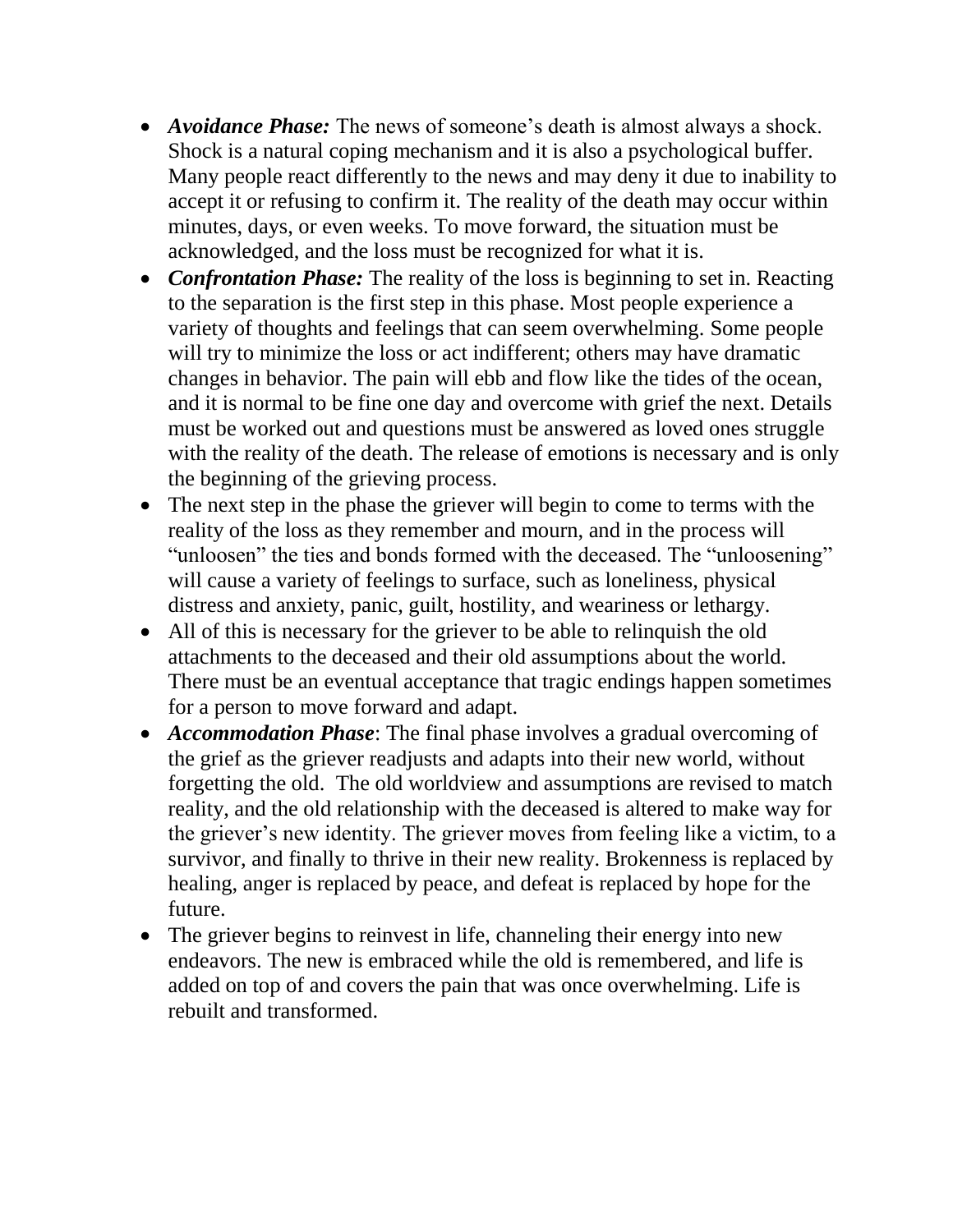# *GUIDELINES TO HEALING*

- *Acknowledge your pain:* Trying to ignore your pain or keep it from surfacing will only prolong the grieving process and might make it worse in the long run. Unresolved grief can also lead to complications such as depression, anxiety, substance abuse, and health problems. For real healing, it is necessary to face your grief and actively deal with it.
- *Accept that grief can trigger many different and unexpected emotions:* Experiencing denial, sadness, guilt, anger, or fear are all normal reactions to loss. All these reactions can ebb and flow like the tides of the ocean, and it is normal to be fine one day and overcome with grief the next. Crying doesn't mean you are weak.
- *Express your feelings in a tangible or creative way:* Journaling, expressing yourself through art, writing a letter, or making a scrapbook are all ways to express what you feel about your loved one's life and death. Find a way to help someone else.
- *Talk about your grief:* Share your thoughts and feelings with your family. You are not protecting them by staying silent. Seek out face-to face support from people who care about you. If possible, find someone who has experienced a similar sorrow. Join a support group with others who can sympathize with you.
- *Express your feelings in a tangible or creative way:* Journaling, expressing yourself through art, writing a letter, or making a scrapbook are all ways to express what you feel about your loved one's life and death. Find a way to help someone else.
- *Understand that your grieving process will be unique to you***:** Every person thinks, feels, and experiences life differently. The same goes for grieving. Don't let anyone tell you how to feel, and don't tell yourself how to feel either. It's healthy to be emotional, either sad or happy, and it's healthy to let go when you are ready.
- *Plan for grief "triggers"*: Know in advance that it is perfectly normal for things in life to "trigger" memories that lead to grief. Sights, sounds, smells, anniversaries, holidays, and milestones can all cause this, so try to prepare in advance. Get help if you need it.
- *Take care of yourself physically:* Grieving is physically taxing on the body. If you want to cope well emotionally, it is essential that you eat well (even if the meals are small), maintain a regular sleep pattern, and exercise. Stay away from alcohol and drugs.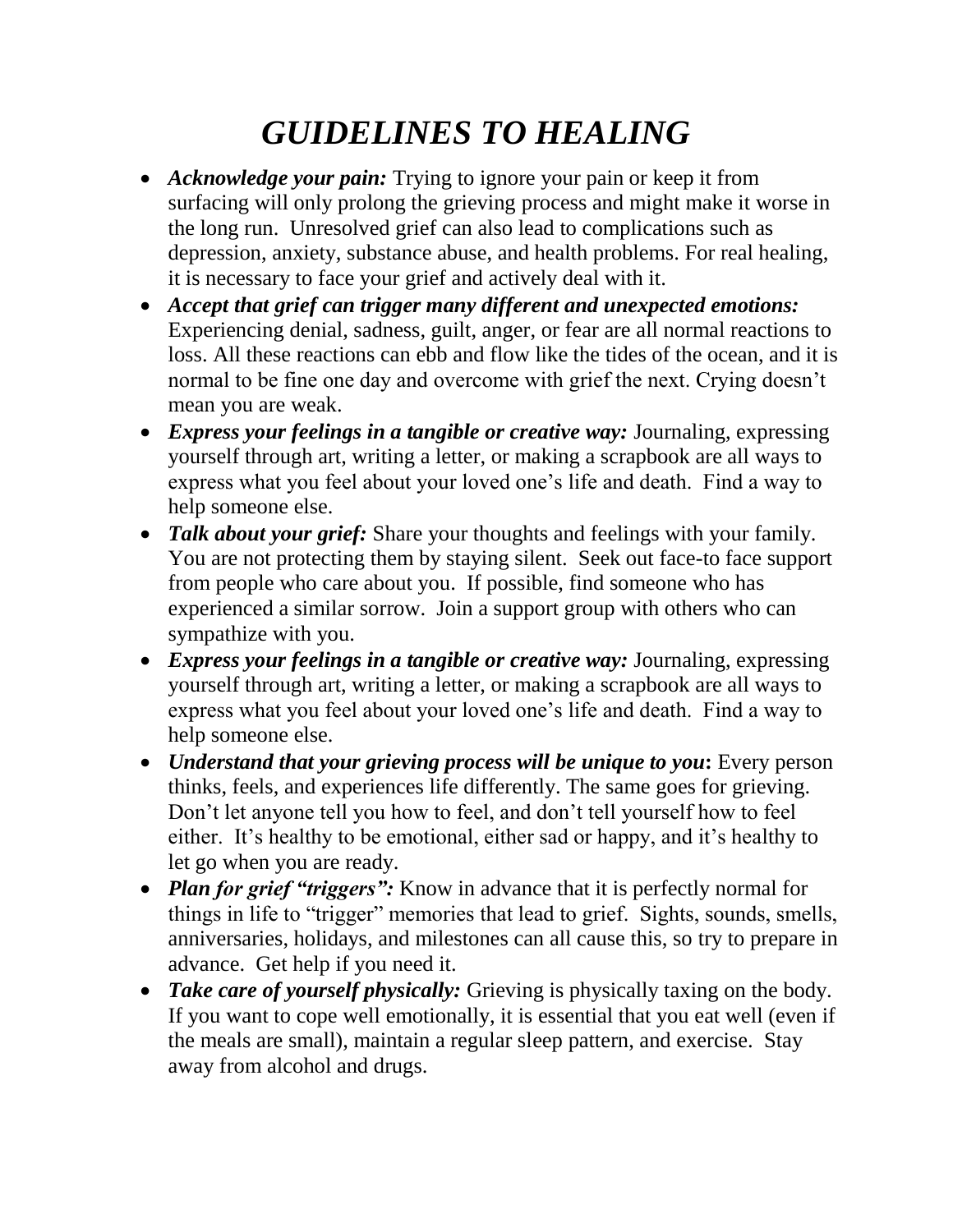- *Try to maintain your hobbies and interests:* Do purposeful work that occupies the mind and brings you joy. Getting back into a routine and doing activities that you enjoy aid in healing but avoid frantic "busy work" activities.
- *Postpone major life decisions:* **Grief** can affect the way people think and view the world. Do your best to postpone major decisions (such as selling your home) until after you've cleared your head.
- *Draw comfort from your faith:* Religion can offer comfort and meaning in times of grief. If you are questioning your faith in the wake of a loss, talk to a clergy member or others in your religious community.
- *Get professional help if needed:* Grief involves a wide variety of emotions, which include ups and downs. Depression is a mixture of constant negative emotions that are oppressive. If you are experiencing constant, crippling grief, talk to a mental health professional right away.

# **BASIC NEEDS OF THE BEREAVED**

### **If a friend or loved one is bereaved by a loss, please consider the following ideas:**

- There will be a need for balance between companionship and privacy. Grieving requires time to think and reflect on their emotions, but they also need opportunities to share their feelings and re-tell their experience of loss. This expression of grief needs to be free from judgment or embarrassment. An active listener can dramatically influence the healing process. Patience will allow them to resolve their own issues and work to their own conclusions.
- Recognize that there are many outward symptoms that may manifest as a result from grieving. These symptoms sometimes appear to be a serious illness and can include the following:
	- o Loss of sleep
	- o Loss of appetite
	- o Loss of strength
	- o Loss of motivation
	- o Inconsistent Behavior

Support becoming socially active again. Understand that readjusting to social situations can be awkward and may require time. They might need someone they can trust to help them in social situations.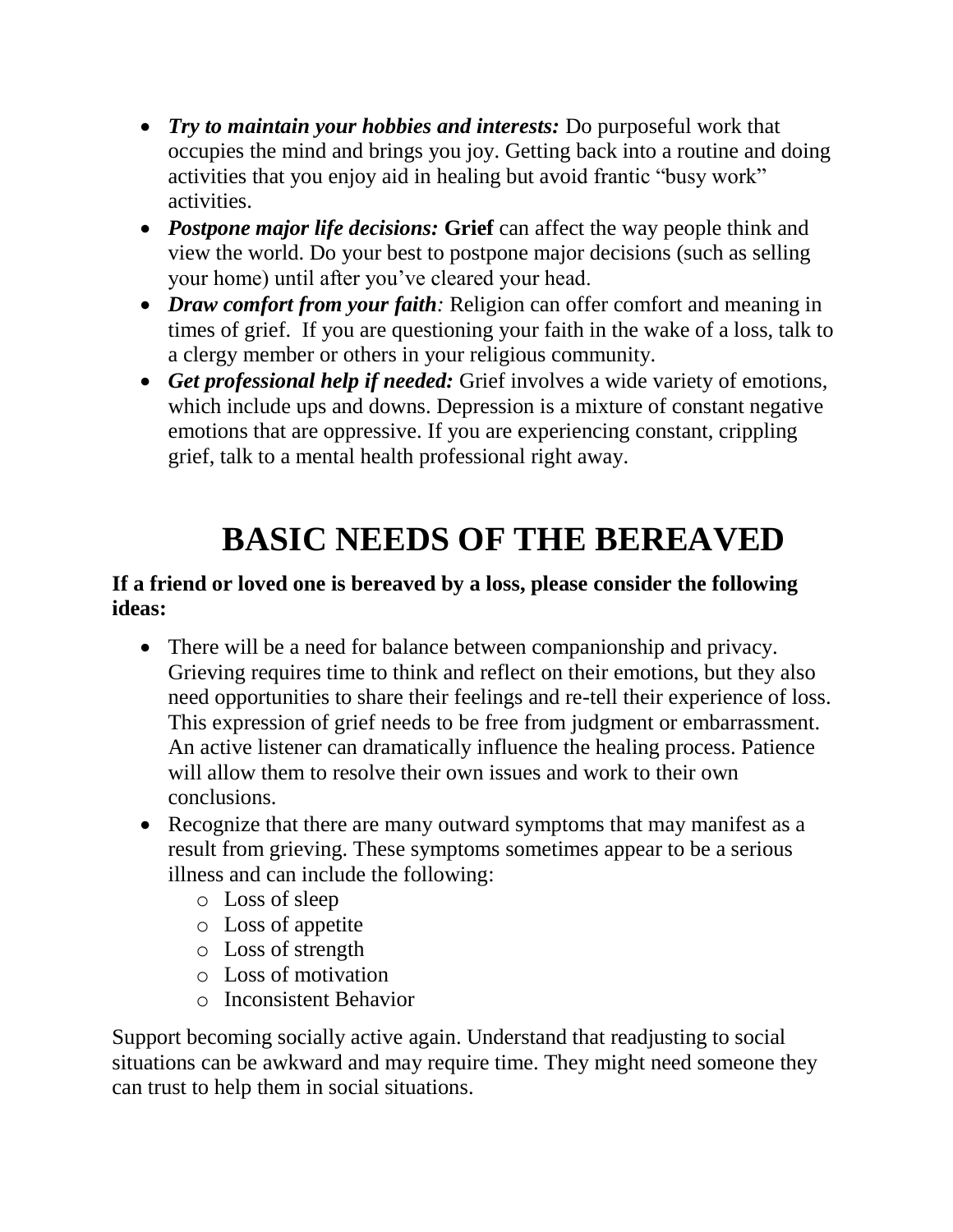Assistance might be needed regarding business and/or legal matters. Grieving inhibits clear thinking and judgment, and they may need help settling important issues and planning for the future.

# *DEALING WITH THE MEDIA*

In instances where the circumstances of a loss may stir public interest, the media may arrive at the scene or try to make contact. It is important to know your rights regarding speaking with them and answering their questions.

- You DO NOT have any obligation to speak with the media. You have the right to refuse speaking to the media or answering their questions. You have the right to refuse to share certain details about the incident. You have the right to halt an interview at any time you begin to feel uncomfortable, even after granting one and sharing some information. You may prohibit children from being interviewed. You may choose to have your identity hidden.
- If you would like to share information but do not wish to do it yourself, you may designate a spokesperson or advocate. You may also choose to release a written statement.
- You have the right to dictate the terms of any interview, including location, date, and time. You may choose who you will allow interviews with and who you refuse an interview. You may dictate the direction of the interview and what is released publicly, including offensive pictures or visuals.

# *Survivors of Suicide*

The loss caused by suicide is very much like any other loss, bringing with its grief as described earlier in this book. However, suicide is set apart from other forms of death for a variety of reasons:

- The victim made a choice to take their own life and, more than any other form of loss, it leaves the survivors asking "why?" This question, and the inability to answer it, brings with it an additional load that complicates grief even further than it already is. Likewise, finding meaning in a death by suicide often leads only to frustration.
- The world that existed is violently shattered, often without warning, and this was perpetrated by a dearly loved one. This complicates grief because it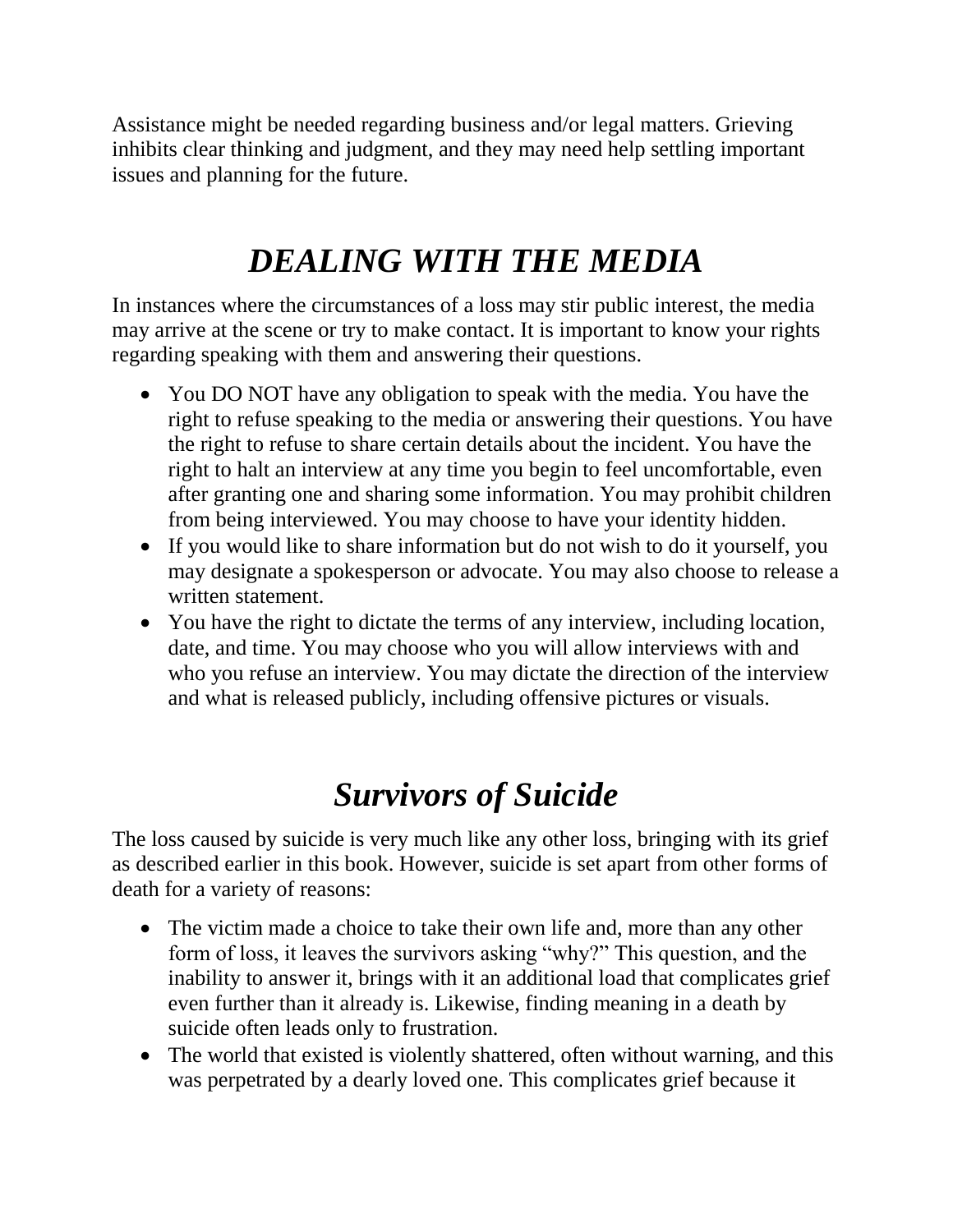often causes the survivors to feel anger and/or betrayal towards the loved one that they are mourning.

- They will always fail in the face of a situation where the survivors had no choice or control. Due to this, the mind has difficulty understanding or absorbing the reality of the loss.
- Along with not making sense, survivors will often feel compelled to blame themselves for the loss, obsessing over details in the recent past to find ways they could have done things "better" or said things differently. It is important to understand that this mental exercise will not change the outcome because, like the previous point, the survivor had no control over the outcome.
- A death by suicide will usually leave the survivors without a chance to say goodbye or resolve any on-going issues. This lack of closure complicates grief.
- In addition, survivors will often focus on their most recent interactions with the deceased, blurring the established relationship and highlighting what was happening at the time of death out of realistic proportion. This may further compound feelings of guilt.
- A death by suicide can often exaggerate emotional responses due to the perceptions of and stressors on the survivors who are left behind. Anger can burn hotter, guilt is crippling, and hopelessness is overwhelming. Survivors may feel anxious, vulnerable, confused, and/or disorganized. These are all normal responses to grief.
- Nothing can be said or done to make things better or "fix" this situation. You may, however, want to consider the following suggestions:
- Survivors did not choose for suicide to happen. The only choice they have is what they do in the aftermath of this tragedy. Know that you can survive after this loss, even if you feel like you cannot. Healing takes time, and this is frequently the hardest thing someone will ever have to do, so be patient with yourself.
- Seeking assistance from trusted family members, friends, and support groups who can help is very important.
- Follow the advice given previously to grievers in general. Choose to recognize your loss for what it is and face your grief. Allow yourself to feel all the emotions you feel and deal with them.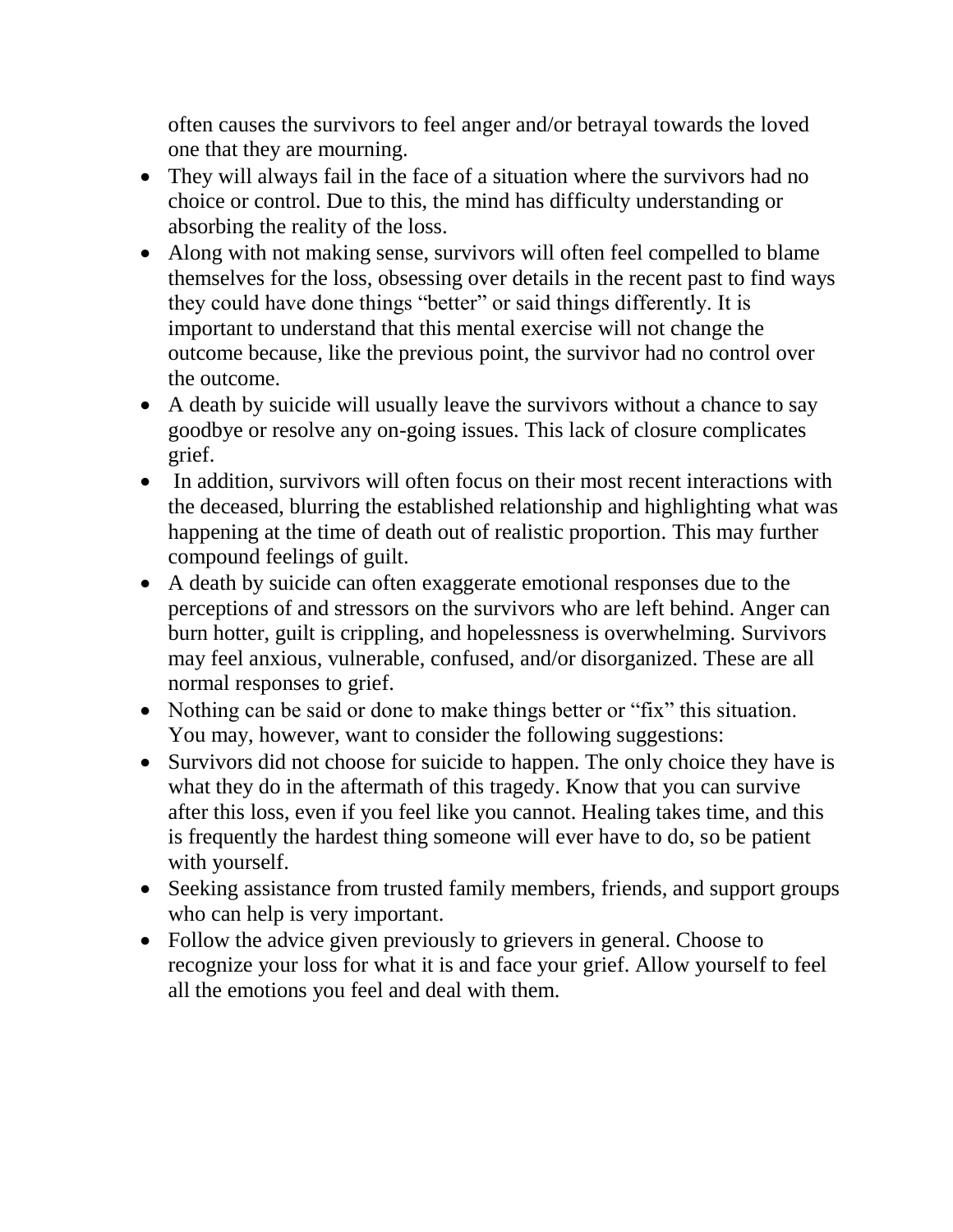# *Children and Trauma*

Children grieve differently than adults do because they are not as mentally or emotionally developed as adults are. Furthermore, they have less life experience to build upon or relate to when it comes to trauma. Younger children may not understand the permanence or meaning of death, nor may they comprehend what grieving is. Typically, children are only able to express strong feelings for short periods of time. They may cry for one minute, and then go play outside with their friends the next minute. Trauma and loss are overwhelming to a child's undeveloped mind and are too much to absorb all at once, so children will adapt in smaller "chunks." Consider the following advice when dealing with children who are involved in a traumatic event:

- Under normal circumstances, parents play a vital role in their child's successful recovery from a traumatic event. If it is possible, reunite a separated child with their parent(s) as quickly as possible.
- Along these lines, it is very important that parents exhibit control in traumatic events. Children who sense that their parent(s) are themselves out of control will feel frightened and confused. If the parent(s) (YOU) need help, be sure to ask for it! Professionals who specialize in working with traumatized children can be very helpful.
- Reassure the child that they will be taken care of, loved, and cherished just as they were before the traumatic event.
- Nurture and provide for the child's basic needs. If appropriate, provide physical contact with the child. Cuddling, rocking, massaging and reading quietly all help relieve stress and anxiety.
- Pay special attention to bedtime. Darkness and the night can be particularly difficult for traumatized children. It may help to read to the child, rub their back, play music, or leave a light on.
- Encourage the child to verbalize their story or experiences. Just like adults, children need to talk about what's going on inside. Listen attentively and allow the child to talk about their experiences at their own pace.
- Allow the child to make choices where it is appropriate. This can help them develop a sense of control.
- Provide consistent, predictable patterns for the child. If something new is about to happen, prepare them for what is coming in advance so they can know what to expect.
- Be tolerant and patient. As with adults, no set timetable exists for children to complete their grieving process. Do not compare them to other children, even if they experienced the same event.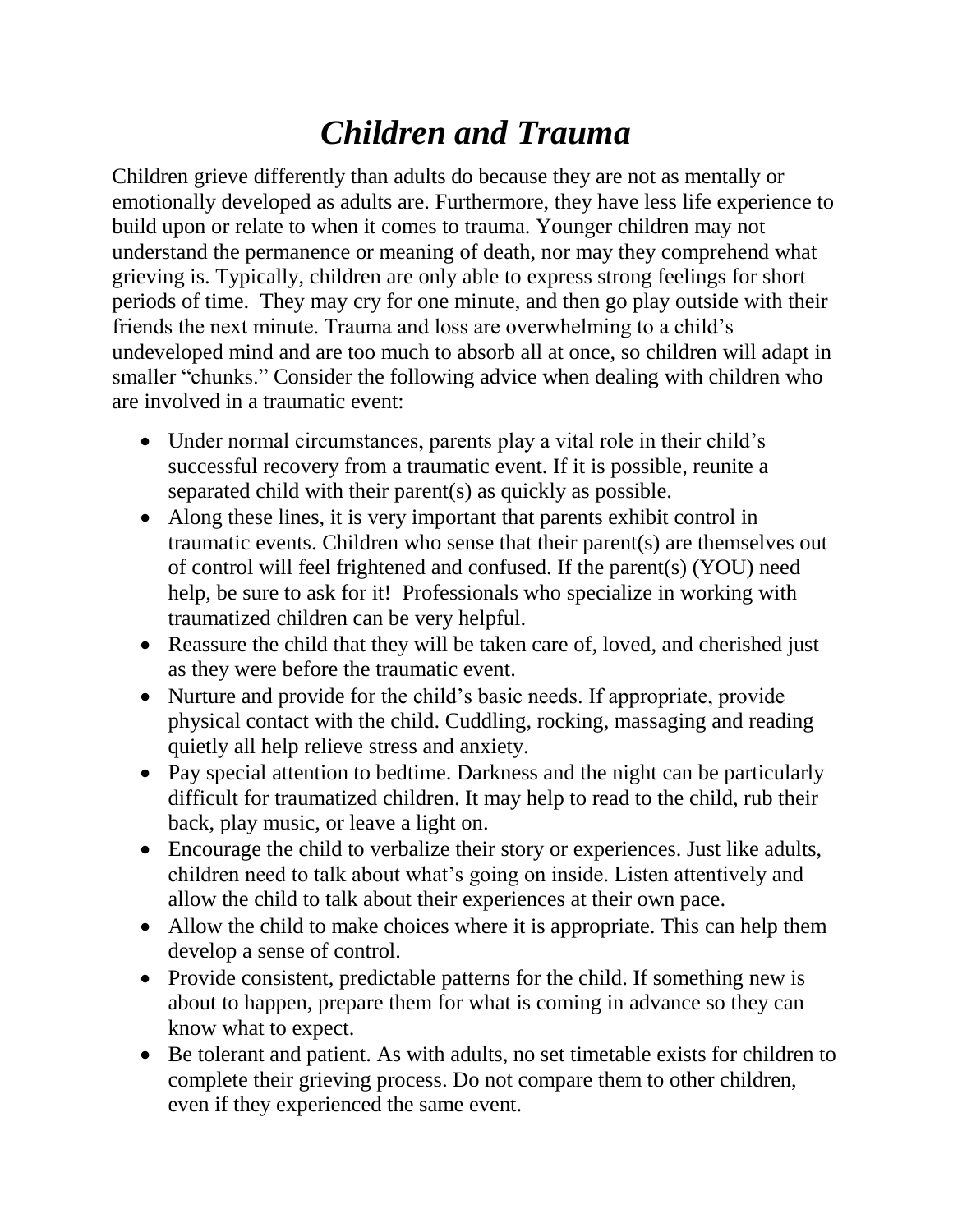• Protect the child from the media. This applies to media at the scene of the trauma, as well as news coverage of the event. Turn off TVs or radios if necessary.

# **Signs of Trauma in Children**

#### **Infants under 2**

- May be fussier or be difficult to soothe
- Changes in sleeping or eating patterns

#### **Ages 2 to 5**

- Signs of fear
- Cling to parent or caregiver
- Cry, scream, or whine
- Revert to earlier childhood behaviors (thumb sucking or bed wetting)

#### **Ages 6 to 11**

- Lose interest in friends, family or favorite activities
- Struggling with school or homework
- Have nightmares or other sleeping problems
- Become moody, disruptive, or angry
- Develop unfound fears
- Feel depressed, emotionally numb, or guilty over what happened

#### **Ages 12 to 17**

- Flashbacks to the event, suffer nightmares, or other sleep problems
- Avoid disruptive, disrespectful, or aggressive
- Feel isolated, guilty, or depressed
- Lose interest in hobbies and interests
- Have suicidal thoughts

# **Trust Based Relational Intervention (for kids and parents)**

Ashley Phelan, MS 1948 18th Avenue Kingsburg, CA. 93631 [ashleyphelan@gmail.com](mailto:ashleyphelan@gmail.com) 559-305-3111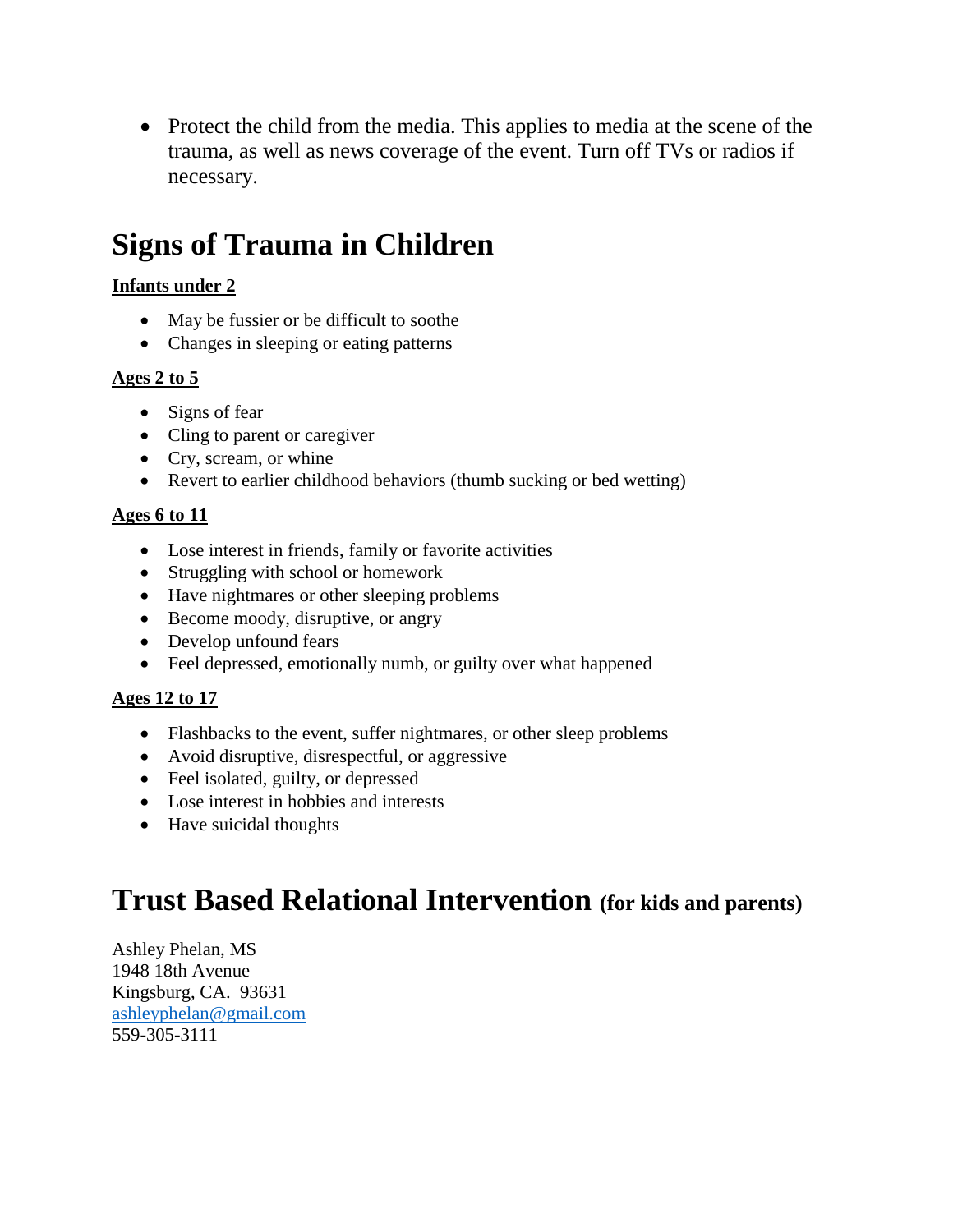# *Abuse Prevention TYPES OF DOMESTIC VIOLENCE*

# **EMOTIONAL**

Name calling, put-downs, blaming, isolation from friends and family, threats to kill or harm, threats of deportation, making the victim feel worthless, threatening to "out" the victim, stalking, mind games, insulting the victim's spiritual beliefs. Gaslighting and invalidation, manipulation, or control of information to others outside the relationship.

# **PHYSICAL**

Pushing, holding, trapping, restraining, blocking movements, pinching, slapping, shoving, punching, kicking, biting, burning, hair-pulling, strangulation, and use of weapons.

### **SEXUAL**

Forcing sex or sexual acts, pressuring, coercion, drugging, and any nonconsensual act. Includes religious belief of duty and full submission to spouse.

# **DESTRUCTION OF PROPERTY**

Smashing walls or doors, breaking furniture or dishes, physical abuse of pets, destroying victim's personal belongings, documents, or keepsakes.

# **ECONOMIC**

Withholding money, keeping, or taking victim's paycheck, prohibiting the victim from working.

If you experience some or most of these actions, you are most likely in an abusive relationship!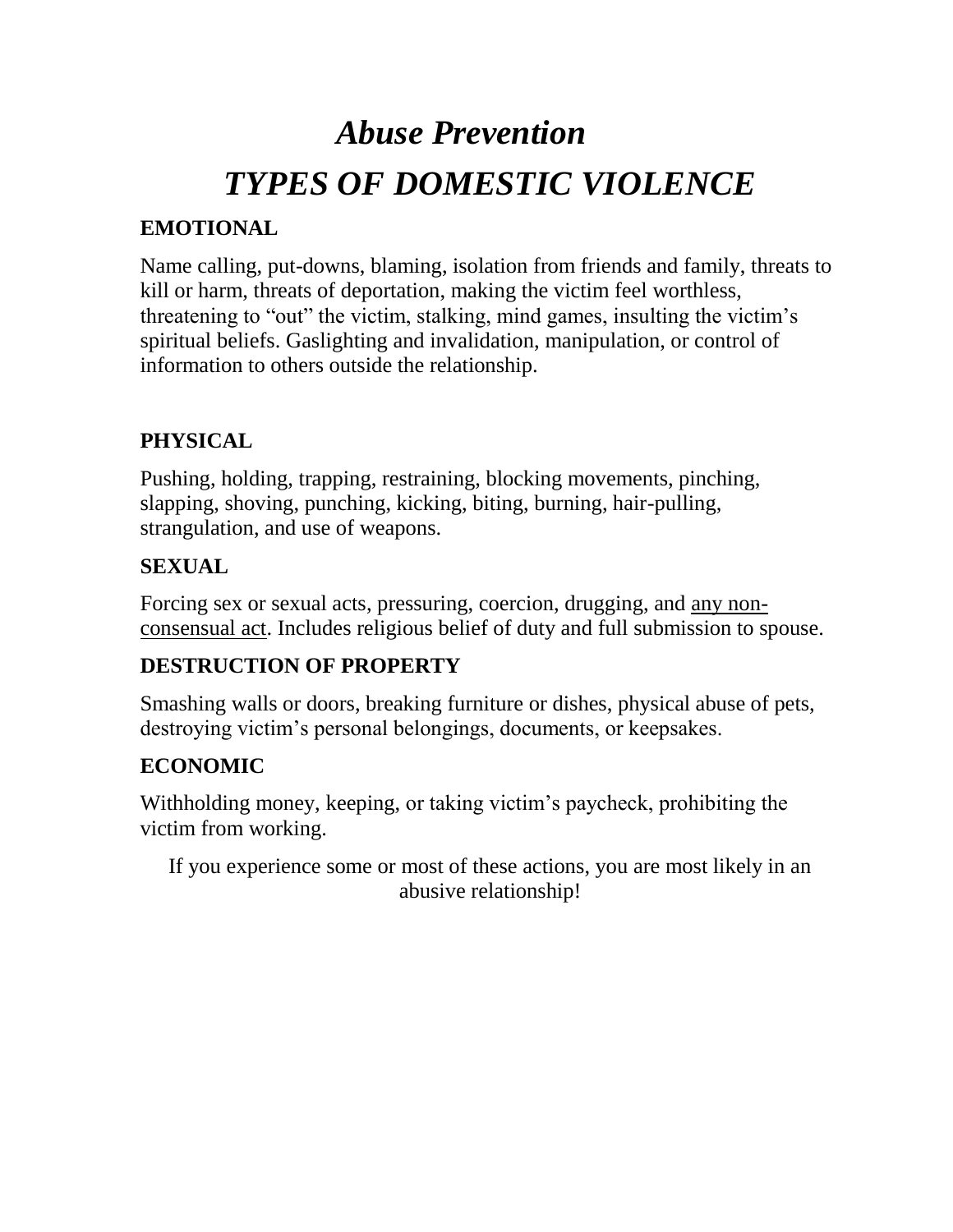# *CYCLE OF VIOLENCE*

# **TENSION-BUILDING**

Batterer may be moody; may nitpick; may put down; may yell; may drink / use drugs; may threaten; may withdraw affection; may criticize.

Victim may be nurturing; may agree with the batterer; may try to reason; may try to please; may stay away from family/friends; may keep children quiet; may feel as though "walking on eggshells;" may attempt to soothe.

# **ACUTE EXPLOSION**

Batterer may hit; may strangle; may humiliate; may falsely imprison; may rape; may use weapons; may be verbally abusive; may destroy property.

Victim may protect themselves; may call police; may try to calm batterer; may fight back; may leave.

### **"HONEYMOON"**

"Batterer may apologize / beg for forgiveness; may cry; may declare love for the victim; may promise to get help / go to counseling / go to church; may enlist the family's support; may promise to "never do it again;" may want to be intimate or make love.

Victim may agree to stay; may return or take back the batterer; may attempt to stop legal proceedings; may set up counseling; may feel happy/hopeful.

# *CHARACTERISTICS OF ABUSERS*

*Jealousy*– Even at the beginning, abusers will say it's a sign of love.

*Controlling Behavior* – Trying to control the decisions in a relationship, as well as where the partner goes and who they see.

*Short Engagements***–** Abusers may want to get married or move in quickly with their partner, even though they do not know their partner well.

*Isolation***–** Abusers may try to isolate their partner from anyone who may provide support.

*Blaming***–** Abusers may blame their mistakes on their partner.

*Overly Sensitive***–** Abusers may believe they are being constantly insulted, taking everything as an attack on them.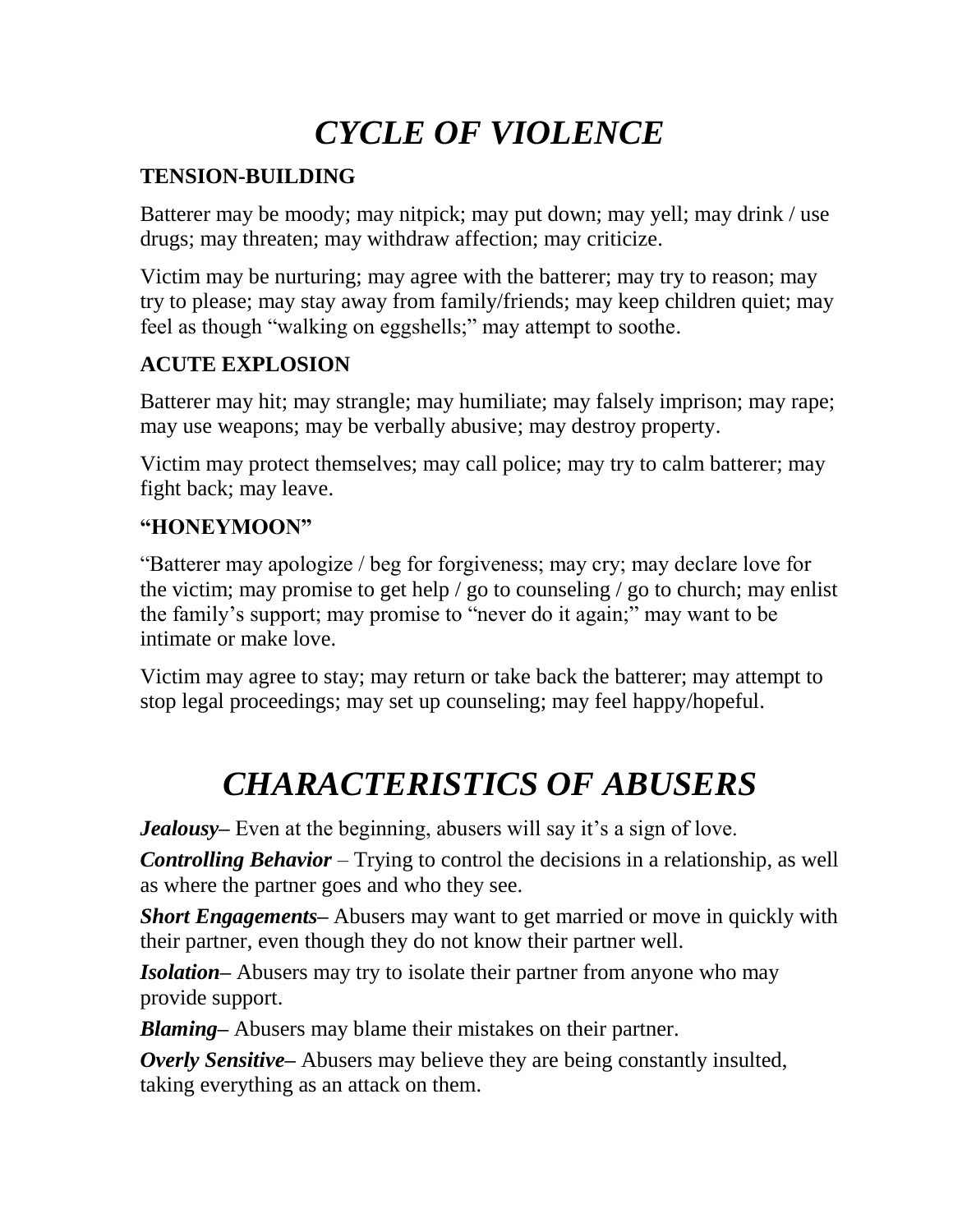# *PLAN FOR YOUR SAFETY*

# **If you feel you're in danger:**

- Move away from the kitchen, bathroom, or any location where there are dangerous or sharp objects.
- Determine the easiest escape route; select a door or window to exit through quickly and safely.
- Find a neighbor, friend, or family member you can trust to help you and your children or call 9-1-1.

### **If you decide to leave your partner**:

- Every situation is different. Leaving your partner may be risky for you and your children.
- Decide now where you will go and how you will get there.
- Hide away some money. Even if you only save a little bit every week, it will help to have some money of your own.
- Make copies of keys and important papers, and leave them with a trusted friend, neighbor, or church.
- Stow away important items, including copies of birth certificates, legal papers, prescription medications, baby formula, and special toys for children.
- Let your child's teacher and principal know enough about the situation to respond appropriately in a crisis.

### **Ways to be safe on your own:**

- Have the locks changed on your doors.
- Learn about your legal rights. If you have legal papers to protect you, ALWAYS keep them with you.
- Tell neighbors, friends, landlords, and/or co-workers that your partner no longer lives with you. If your former partner is dangerous, tell them to call 9-1-1 if they see your former partner come around.
- Keep a safety plan for coming and going and share it with the people you trust. Teach your children about the safety plan.

*For help with referrals, creating a personalized safety plan, or other assistance, contact the Marjaree Mason Center.*